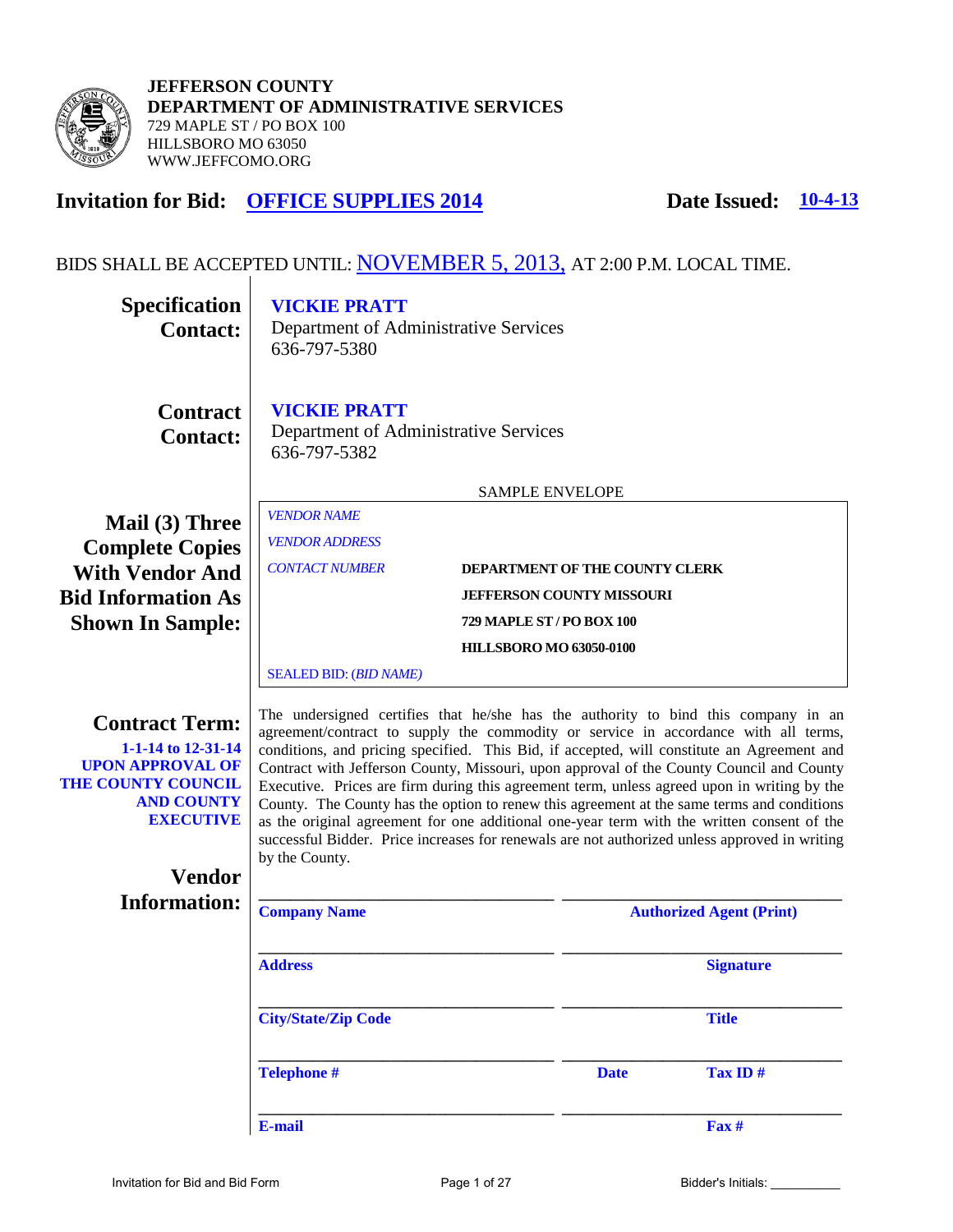## **TABLE OF CONTENTS:**

| <b>Legal Notice and Invitation for Bid</b> | Page 1  |
|--------------------------------------------|---------|
| <b>Table of Contents</b>                   | Page 2  |
| <b>Bid Requirements</b>                    | Page 3  |
| <b>Bidders Response and Contract</b>       | Page 5  |
| <b>Affidavit</b>                           | Page 9  |
| <b>Specifications</b>                      | Page 11 |

## **REQUIRED DOCUMENTS\***

**Current and valid Certificate of Insurance or binder showing required insurance coverage must be provided with each bid. (County must be added as additional insured if awarded)**

**Bid deposits/bonds must be in the exact amount as stipulated in the bid.** 

**Proof that Bidder does not owe delinquent real or personal property in Jefferson County (tax receipts for past 3 years)** 

**Obtain receipts at http://jeffersonmo.devnetwedge.com Or** 

**A notarized affidavit stating that the applicant does not own any real or personal property in Jefferson County on company letterhead.** 

**A Notarized affidavit of work authorization and current business entity status with E-verification documentation (pages 9 & 10).** 

**Agreement to be executed by the County upon approval by the County Council and County Executive (Bidder is required to complete company information and execute signature).** 

# **\*BIDS WILL BE REJECTED IF REQUIRED DOCUMENTATION IS NOT INCLUDED OR COMPLETED**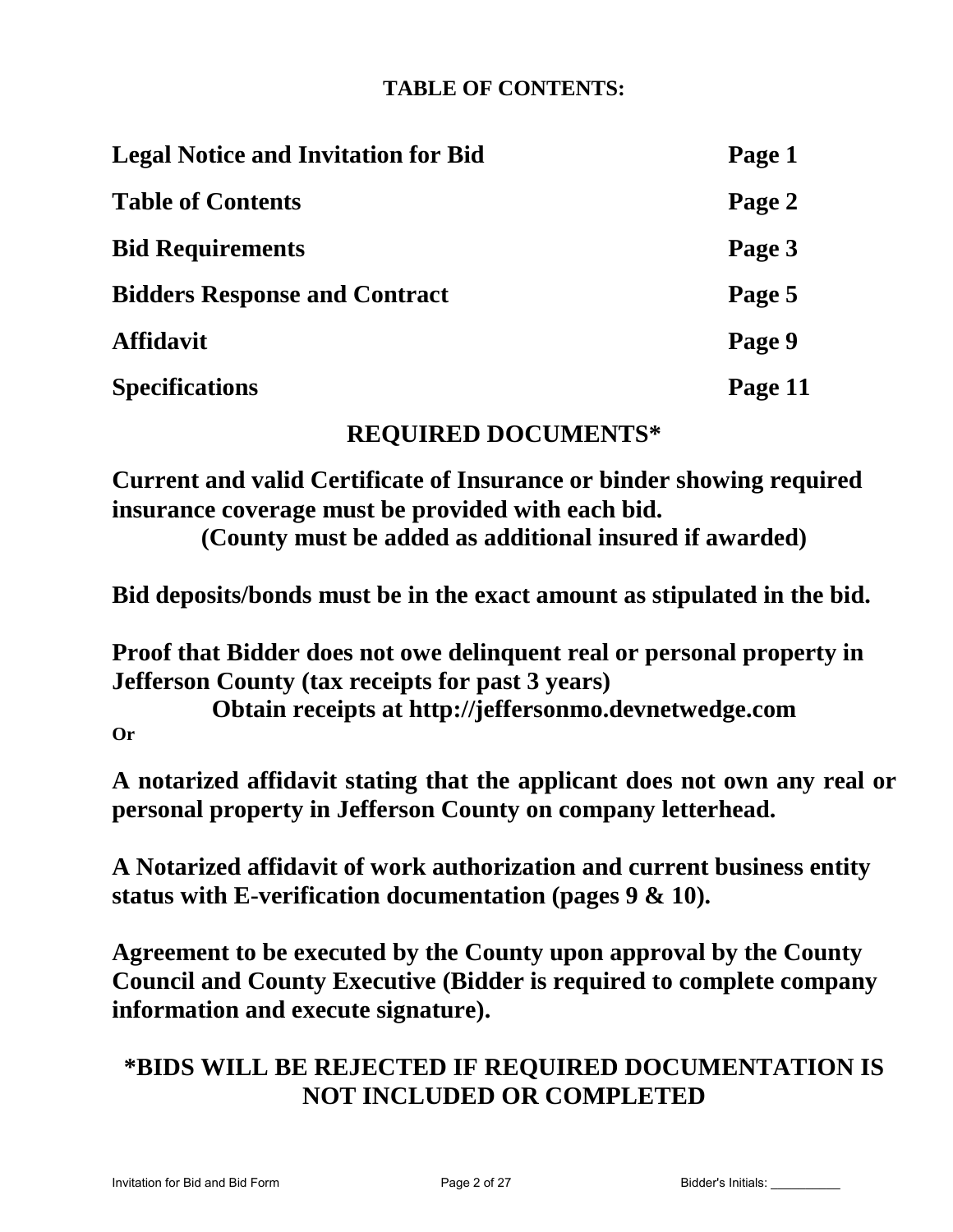#### **1.0 BID REQUIREMENTS Bidder shall initial all pages and return where the Bid Document denotes "BIDDER"S INITIALS: \_\_\_\_\_"**

#### **1.1 BID SUBMISSION:**

Submit bid form in triplicate (three copies) with specification pages, if applicable. No facsimile or electronic bids shall be accepted and shall be rejected. The Vendor prior to the submission dead line as stated on page 1 must submit all bids. Late bids will not be accepted and returned to the vendor unopened. The County reserves the right to request additional written or oral information from Respondents in order to obtain clarification. A fully executed Affidavit is required by Section 285.530 RSMo and shall be submitted with the bid form. A copy of the Affidavit is attached hereto. Failure to execute the Affidavit shall result in the bid being rejected. Failure to comply with any provision, provide any required documentation, insurance forms or deposits or bonds in exact amounts or any other term or condition that is not in strict conformance shall result in the bid being rejected.

#### **1.2 BASIS OF BID AWARD:**

Award may be made on an item-by-item basis to the lowest and best Bidder(s) or award may be made to the lowest and best bid total, whichever provides the greatest value to the County from the standpoint of suitability to purpose, quality, service, previous experience, price, ability to deliver, or any other reason deemed to be in the best interest of the County. Quantities stated herein represent an estimate for the period stated. Orders shall be placed for actual requirements as needed. The County may reject any or all bids for any reason and may waive any informality. Bids submitted from a Missouri State Contract shall include a copy of the State Contract with the bid. Bid award does not constitute an order or obligation to order by the County. The issuance of a Purchase Order Number shall be construed as acceptance of a Contract with all terms, conditions, and prices firm during the length of the agreement terms.

#### **1.3 BID AWARD**:

It is further agreed that the Contract shall not be valid and binding upon the County until approved by the County Counselor, as to legal form and is subject to the Ordinances, Resolutions and Orders of Jefferson County, Missouri, and State and Federal Law. If no Bid or Bids have been awarded by the County Council within forty-five (45) days following the opening of the bids then all bids will be deemed Rejected.

#### **1.4 BID PREPARATION:**

- 1. Bidders are responsible for examination of drawings, specifications, schedules and instructions. Failure to do so will be at the Bidder's risk.
- 2. Each Bidder shall furnish the information required by the invitation. The Bidder shall sign all required documents. All deletions and erasures shall be initialed
- 3. Alternate bids for supplies or services other than specified shall not be considered unless authorized by invitation.
- 4. Bidder shall state a definite time for delivery of goods or for performance of services unless otherwise specified in the invitation for bid.
- 5. When specified, samples must be timely submitted and at no expense to the County.
- 6. Failure to adhere to all requirements may result in the response being disqualified as non-responsive.

#### **1.5 MODIFICATION OR WITHDRAWAL OF BIDS:**

Bids may be modified or withdrawn prior to the exact hour and date specified for receipt of bids, provided the modification or withdrawal is in writing and is delivered in the same manner as a bid submission.

#### **1.6 LATE BIDS:**

It is the responsibility of the Bidder to deliver his bid or bid modification on or before the date and time of the bid closing to the Department of the County Clerk. Bids received late will be rejected and returned unopened to the Bidder.

#### **1.7 BID DEPOSITS/BONDS:**

Bid Deposits/Bonds are not required unless specified in the specifications. Bid deposits/Bonds must be in the exact amount as stipulated in the bid.

#### **1.8 MATERIAL AVAILABILITY:**

Bidders must accept responsibility for verification of material availability, product schedules and other pertinent data prior to submission of bid and delivery time. It is the responsibility of the Bidder to notify the County immediately if the materials specified are discontinued, replaced, or not available for an extended period of time. All materials ordered by the County, shall be as needed. A sample of materials may be requested.

#### **1.9 ALTERNATE BIDS:**

Alternate Bids for items will be accepted except when stated "**NO SUBSTITUTIONS".** Bidders must submit complete specifications on all alternate bids with the bid form. Alternate bids without complete specifications may be rejected. Alternate bids and exceptions to bid clauses must be clearly noted on the bid form. The County may accept or reject alternate bids; whatever is most advantageous to the County.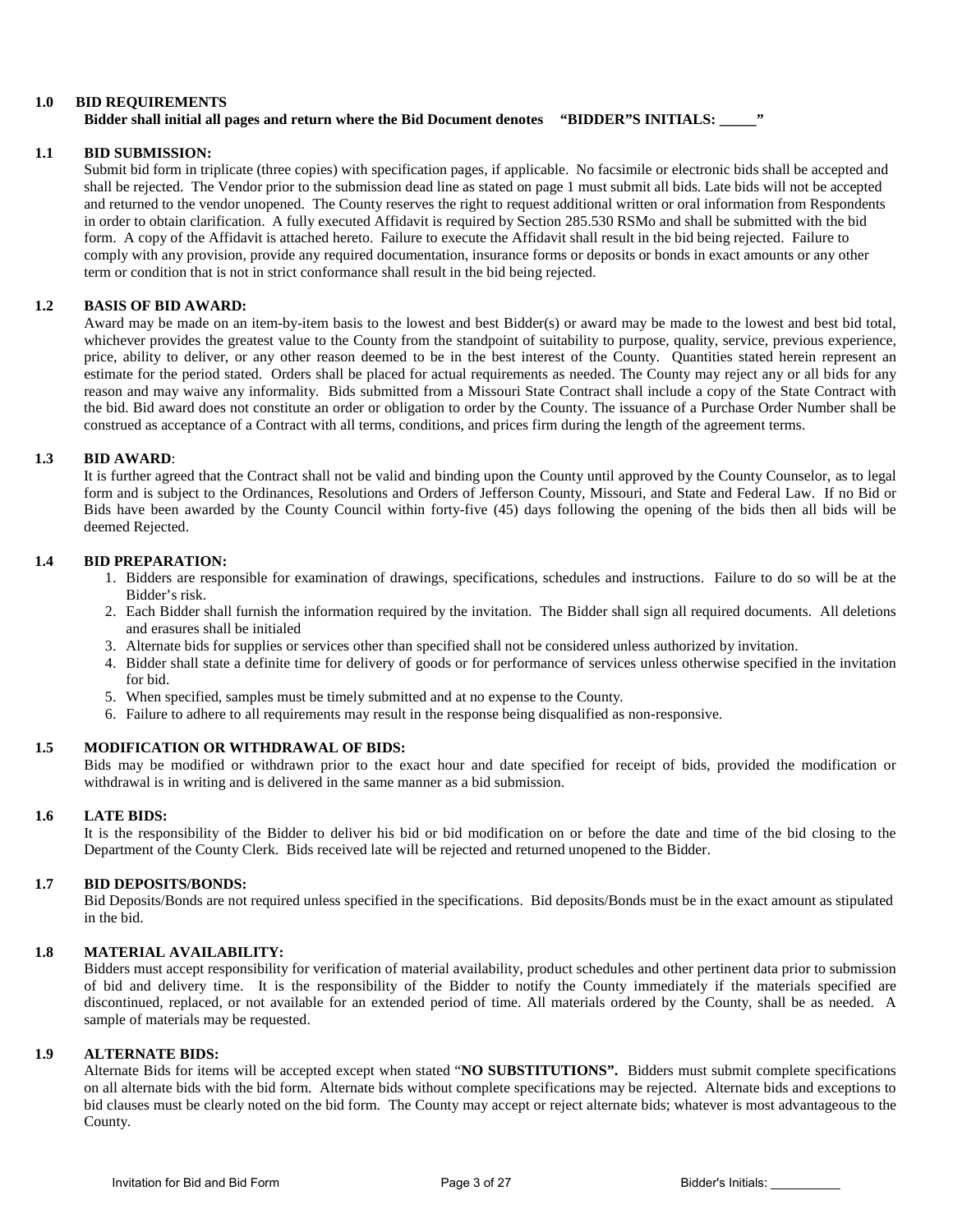#### **1.10 INCORPORATION OF DOCUMENTS:**

The terms of the Bid Invitation, Bid Specifications, Bid Form are and shall be incorporated into the contract as if fully setout therein. The Bid, if accepted and approved by the County Council and County Executive shall constitute the terms of a Contract or Agreement with Jefferson County, Missouri, subject to any further Amendments, Memoranda or other documents or specifications which must be set forth in writing and signed by all parties.

#### **1.11 ADDENDA:**

Addenda to bid specifications are incorporated by reference as if fully setout herein. It is the responsibility of the vendor to insure and verify that they are in receipt of and completed all attached addenda's prior to submission of bid forms. Verification is made by contacting the Office of Contracts and Grants at (636) 797-5382, or by reviewing the County Web Site. [\(www.jeffcomo.org\)](http://www.jeffcomo.org/).

#### **1.12 INSURANCE:**

The Vendor/Contractor shall purchase and maintain insurance with an insurance company licensed to do business in the State of Missouri or in the state where the vendor is incorporated or otherwise licensed to do business and which shall remain, at all times during the term of any contract with the County, in full force and effect. Preference will be given to a Vendor/Contractor who provides insurance with an insurance company licensed to do business in the State of Missouri, but in any event said Vendor/Contractor shall provide said insurance at its own expense. Such insurance shall be provided as will protect the Vendor/Contractor from claims which may arise out of or result from the Vendor/Contractor's execution of the work, whether such execution be by himself, his employees, agents, or by anyone for whose acts any of them may be liable. If any such work covered by the Contract is to be performed on County owned or leased premises, the Vendor agrees to carry liability and workman's compensation insurance, satisfactory to the County, and to indemnify the County against all liability, loss, and damage arising out of any injuries to persons and property caused by the Vendor, his sub-contractors, employees or agents. The insurance coverage shall be such as to fully protect the County and the general public from any and all claims for injury and damage resulting by any actions on the part of the Vendor/Contractor or its' forces as enumerated above. All policies must name the County as an additional insured and provide for thirty (30) days written prior to any material changes or cancellation. Any disputes regarding a breach, insurance amounts, liability, coverage, lapse or otherwise shall be litigated in the Circuit Court of Jefferson County, Missouri and the same shall be incorporated into any Contract agreed to by the parties.

THE COUNTY REQUIRES A CURRENT AND VALID CERTIFICATE OF INSURANCE OR BINDER SHOWING REQUIRED INSURANCE COVERAGE MUST BE PROVIDED WITH EACH BID. JEFFERSON COUNTY MUST BE ADDED AS AN ADDITIONAL INSURED AFTER AWARD OF THE BID. ANY LAPSE IN INSURANCE COVERAGE OR CANCELLATION THEREOF BY THE CONTRACTOR OR SUB-CONTRACTORS DURING THE TERMS OF THE CONTRACT SHALL IMMEDIATELY BE DEEMED A MATERIAL BREACH UNDER THE TERMS OF ANY CONTRACT.

#### A. ( X )Required ( ) Not Required **Comprehensive General Liability Insurance**

The Vendor/Contractor shall maintain and keep in full force and effect during the terms of this Contract such comprehensive general liability insurance as shall protect them from claims which may arise from operations under this Contract, whether such operations be by themselves or by anyone directly or indirectly employed by them. The amounts of insurance shall be not less than \$1,000,000.00 combined single limit for any one occurrence covering both bodily injury and property damage, including accidental death.

#### B. ( X )Required ( ) Not Required **Professional Liability Insurance**

The Vendor/Contractor shall provide the County with proof of Professional Liability Insurance, which shall protect the County against any and all claims, which might arise as a result of the operation of the Vendor/Contractor in fulfilling the terms of this Contract during the life of the Contract. The minimum amounts of such insurance will be \$1,000,000.00. Should any work be subcontracted, these limits will also apply.

#### C. ( X )Required ( ) Not Required **Worker's Compensation Insurance:**  per Missouri Revised Statutes Chapter 287

The Vendor/Contractor or his sub-contractor or contractors, shall maintain and keep in force of this Contract such worker's compensation insurance limits as required by the statues of the State of Missouri and Employer's Liability with limits no less than \$500,000.00.

#### **1.13 BID SUBMISSIONS**

Bids submitted on separate forms are NOT acceptable unless specified in the Bid Document. Failure to complete bid forms to the satisfaction of the County may result in rejection of your bid. It is the responsibility of each Bidder before submitting a bid to examine ALL documents thoroughly, and request written or oral interpretation of clarifications soon after discovering any conflicts, ambiguities, errors, or omissions in the bidding documents. Request for clarification must be received prior to bid openings.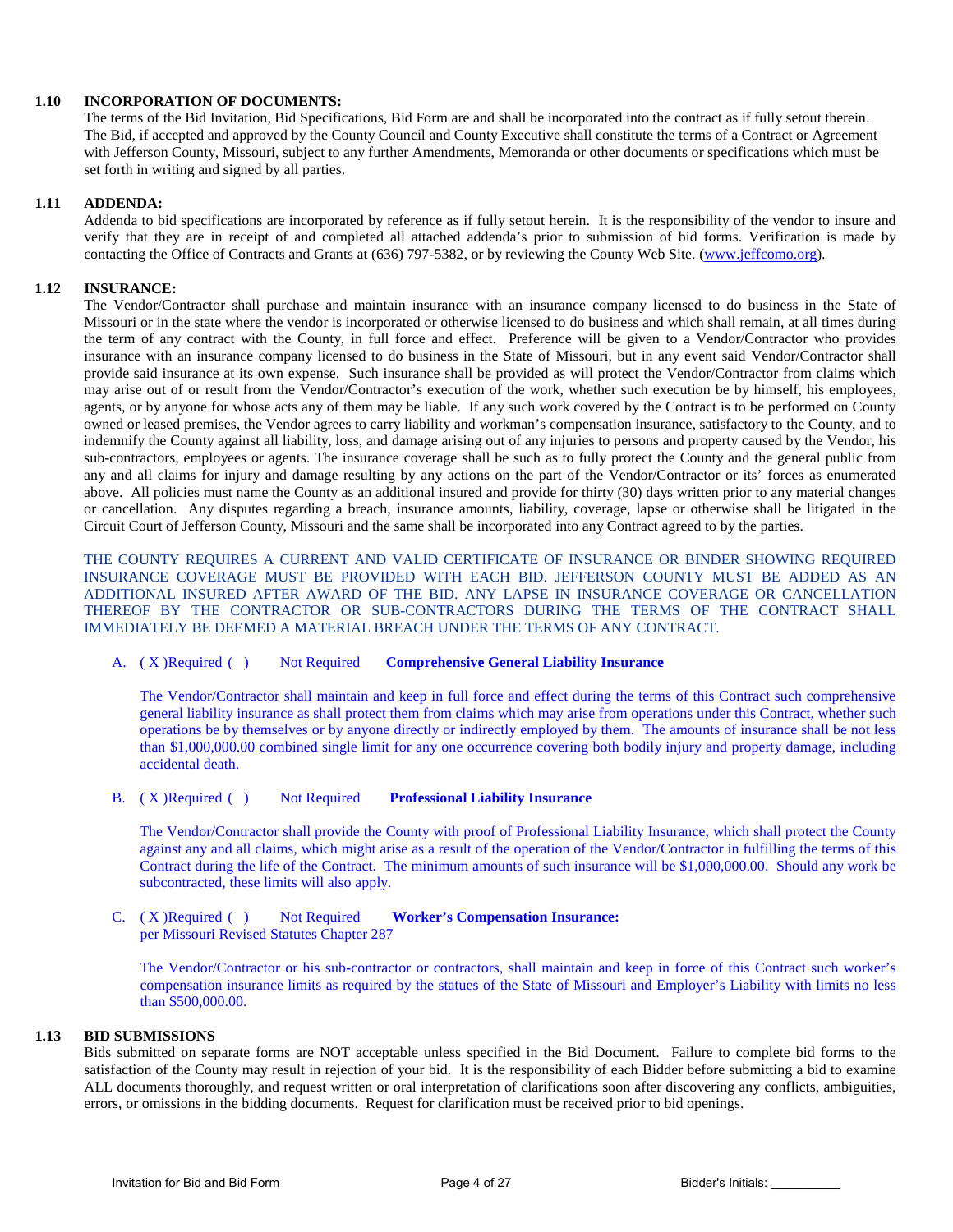#### **1.14 BID OPENINGS**

Bids will be publicly opened and read aloud at the time indicated on page 1. The Bidders and the public are invited but not required to attend the formal opening of the bids. No decisions relating to the award of a contract or agreement will be made at the opening.

#### **1.15 BID TABULATIONS**

 Bid Tabulations are not available for 5 to 7 business days following the Bid Opening. Bid submissions are open for public review at the time of the Bid Opening. Bid tabulations are posted on the County's web-site address, [www.jeffcomo.org.](http://www.jeffcomo.org/) **NO COPIES** of bid tabulations are sent to vendors.

#### **2.0 BID RESPONSE AND CONTRACT**

#### **2.1 BIDDER REPRESENTATIONS:**

The Bidder, by executing the Bid form certifies that:

- A. The bid complies with Invitation for Bid form and Bid Specifications.
- B. Bidder is not debarred or suspended from participation in Federal Assistance programs.

#### **2.2 TAXES:**

No bid or proposal shall be awarded by Jefferson County unless the prospective Bidder provides proof that the Bidder does not owe delinquent real or personal property taxes to Jefferson County. The prospective Bidder is required to provide proof in the form of an original paid tax receipt issued by the Jefferson County Collector or a verified affidavit stating that the applicant does not own any real or personal property in Jefferson County. Tax receipts for the past 3 years are required and may be obtained at <http://jeffersonmo.devnetwedge.com/> or a notarized affidavit stating that the applicant does not own any real or personal property in Jefferson County on company letterhead.

**Section 135.040 of the Jefferson County Code of Ordinances (Ord. No. 10-0411) requires that no bid or proposal shall be awarded by Jefferson County unless the prospective Bidder provides proof that the Bidder does not owe delinquent real or personal property, or that the Bidder does not own any real or personal property in Jefferson County. All delinquent real or personal property taxes shall be paid, in-full, prior to the award of any bid, or proof shall be provided that the Bidder does not own any real or personal property in Jefferson County prior to the award of any bid. Jefferson County considers that the failure to pay any and all real or personal property taxes due Jefferson County, Missouri, the failure to report all real or personal property owned, held or used in Jefferson County, the failure to provide proof thereof, and/or the failure to keep said tax bills current shall be deemed a material breach of the contract and will subject the contract to immediate cancellation. All taxes, due and owing, must be paid in full at the time the bid is awarded by Jefferson County and remain paid during the entire term of the contract unless the prospective Bidder provides proof that the Bidder does not own real or personal property in Jefferson County. This requirement shall not apply to the award of bids for projects which are funded in whole or in part by Federal funds.**

#### **2.3 CERTIFICATION OF INDEPENDENT PRICE DETERMINATION:**

- A. The prices in the bid shall be independently determined, without consultation, communication, or agreement for the purpose of restricting competition as to any matter relating to price with any Bidder or other person.
- B. Unless otherwise required by law, the prices shall not have been knowingly disclosed by the Bidder prior to opening.
- C. No attempt has been made or will be made by the Bidder to induce any other person or firm to submit or not to submit a bid.

#### **2.4 PRICE:**

The price(s) specified in this bid shall be firm and not subject to contingency or reservation. If the Vendor fails to honor stated prices as submitted in the Bid Form or Contract, the County reserves the right to obtain the same items from the next lower vendor who submitted a bid price for the item. The original vendor shall be responsible for the difference in price and required to make restitution to the County for the difference in price. The Bidder represents prices specified in the bid do not exceed current selling price for the same or substantially similar good or service, and are the same as or lower than other prices charged to the Bidder's most favored customer. In the event the stated prices are determined to be higher than the prices for which Supplier has sold the items, or services, to others, this contract price shall be reduced accordingly. **Bid prices are ALL INCLUSIVE: (Shipping, Handling, Delivery, and Assembly to locations specified by the County). Prices shall be firm for ALL County departments and locations for term of the agreement**.

### **2.5 MISSOURI DOMESTIC PRODUCT PROCUREMENTACT:**

Bidder represents that the goods provided comply with Sections 34.350 to 34.359, RSMo, known as the Domestic Product Procurement Act. The Act encourages the purchase of products manufactured or produced in the United States, State of Missouri, and Jefferson County, Missouri. Bidder shall include proof of compliance with the Act with the bid when requested.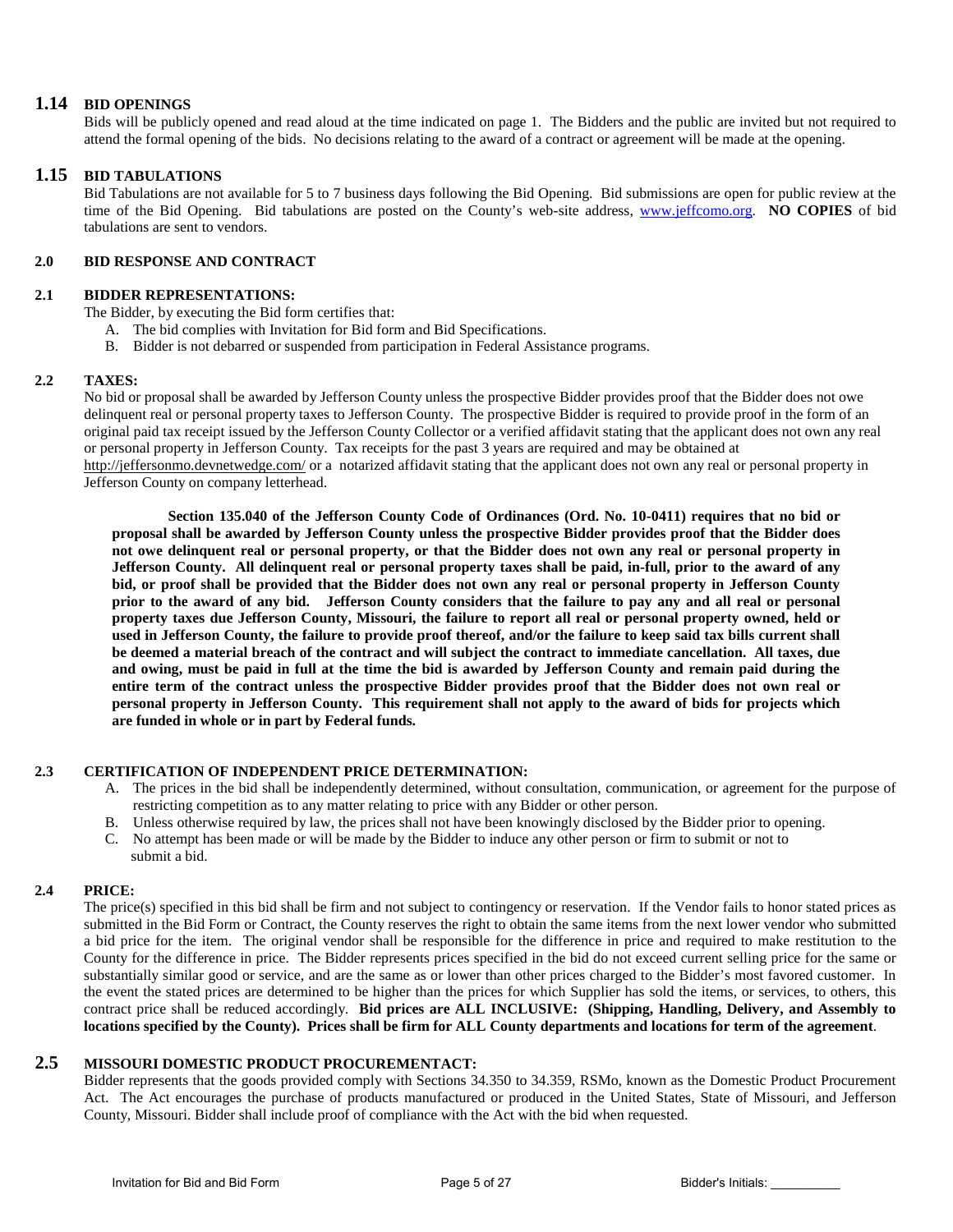#### **2.6 NON-EXCLUSIVE AGREEMENT:**

The contractor shall understand and agree that the contract shall not be construed as an exclusive agreement and further agrees that the County may secure identical and/or similar services or products from other sources at anytime in conjunction with or in replacement of the contractor's services.

#### **2.7 DEFINITIONS:**

- A. The term "County" means the Jefferson County, Missouri and its designated representatives.
- B. The term "Vendor" means Supplier, Contractor, and Seller and includes designated representatives.
- C. The term "IFB" means Invitation for Bid.
- D. The term "Agreement/Contract means Binding Agreement, Contract, Request for Purchase, Order.

#### **2.8 INSPECTION, ACCEPTANCE AND APPROVALS:**

Goods shall at all times and places, including the period of manufacture, are subject to inspection and test by County. County will accept or give notice of rejection of goods delivered within a reasonable time after receipt. Acceptance shall not waive any warranty. All goods supplied are subject to final inspection and acceptance by County notwithstanding payment, prior inspections or approvals. County may require prompt replacement or correction of rejected goods at Supplier's expense, including a reduction in price for rejected goods. Supplier shall not resubmit rejected goods to County without prior written approval and instructions from County. In addition, Supplier shall identify resubmitted goods as previously rejected. Supplier shall provide and maintain a quality assurance and control system acceptable to County.

#### **2.9 WARRANTY:**

Unless otherwise agreed to in writing by the parties, Supplier warrants that items ordered to specifications will conform thereto and to any drawings, samples or other descriptions furnished or adopted by County, or, if not ordered to specifications will be fit and sufficient for the purpose intended, and that all items will be new, merchantable, of good material and workmanship, and free from defect. Such warranties, together with Supplier's service warranties and guarantees, if any, shall survive inspection, test, acceptance of, and payment for the items and shall run to County and its assigns. Except for latent defects, the County shall give notice of any nonconformity to the Supplier within one (1) year after acceptance. County may return for credit or require prompt correction or replacement of the defective or non-conforming goods or have the defective good corrected or replaced at Supplier's expense. Return to Supplier of any defective or non-conforming goods and delivery to County of any corrected or replaced goods shall be at Supplier's expense. Defective or nonconforming items shall not be corrected or replaced without written authorization by County. Goods required to be corrected or replaced shall be subject to the provisions of this clause and the clause hereof entitled "Inspection, Acceptance and Approvals" in the same manner and to the same extent as goods originally delivered under this contract.

#### **2.10 PAYMENT:**

County will pay Supplier for goods upon delivery to, submission of certified invoices with attached tipping fee receipts and acceptance. The County will not be responsible for articles or services furnished without a purchase order. Price is tax-exempt.

#### **2.11 CHANGE ORDER:**

County may make changes within the general scope of this contract. If any such changes cause an increase or decrease in the cost of or the time required for the performance of any part of the work, whether changed or not changed by any such order, an equitable adjustment shall be made in the price or delivery schedule or both, and any change order shall be in writing. Any claim by a Supplier for adjustment under this clause shall be asserted within fifteen (15) days from the date of receipt of this written order directing the change, provided, however, County, if it decides that the facts justify such action, may receive and act upon such claim asserted at any time prior to final payment.

#### **2.12 DELIVERIES:**

Deliveries shall be made in strict accordance with any delivery schedule contained in the bid specification or contract and in the exact quantity ordered. Failure to adhere to delivery schedule is reason for termination in accordance with the "termination" clause. Deliveries are to be made at locations specified by the County at time of Order.

#### **2.13 RESPONSIBILITY FOR SUPPLIES:**

Pursuant to Section 290.560 RSMo, Supplier/Contractor shall employ only Missouri laborers and laborers from nonrestrictive states except that other laborers may be used when Missouri laborers or laborers from nonrestrictive states are not available, or are incapable of performing the particular type of work involved, if so certified by the contractor and approved by the County. Except as otherwise provided, Supplier shall be responsible and bear all risks for loss and damage to goods until delivery at County's facilities, regardless of F.O.B. point, point of inspection or acceptance; and if the goods are rejected.

#### **2.14 SUBCONTRACTS:**

Supplier shall not enter into any subcontract(s) in excess of \$25,000 or 20% of this contract price; whichever is less, for any goods without County's prior written approval.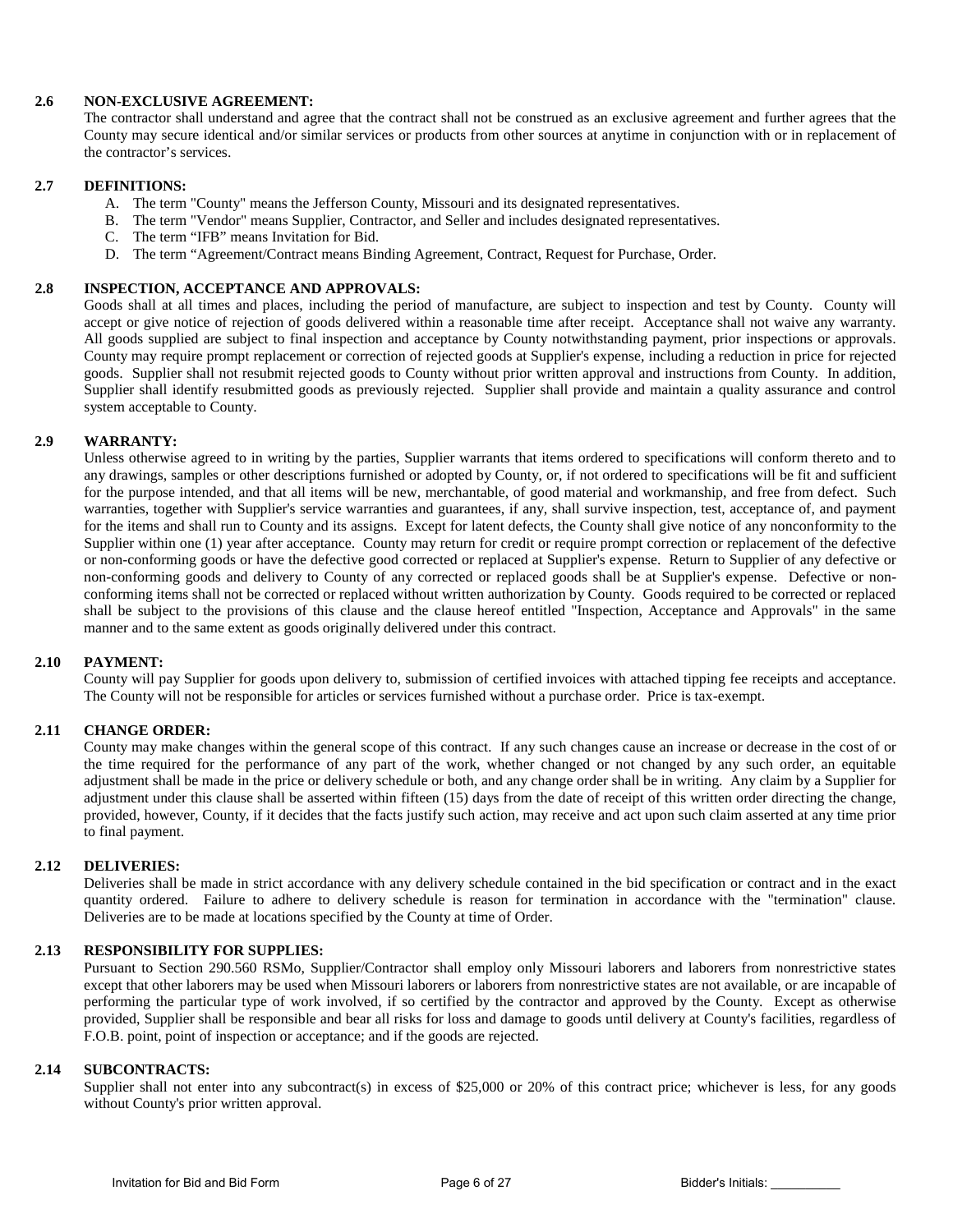#### **2.15 CHOICE OF LAW:**

This bid and contract shall be governed and interpreted according to the laws of the State of Missouri. Venue for any court action shall be in Jefferson County, Missouri.

#### **2.16 TERMINATION:**

- A. General: Performance of work may be terminated by the County in whole, or from time to time in part, whenever County shall determine that such termination is in the best interests of County with a thirty (30) day written notice. The Vendor may terminate the Agreement/Contract upon a sixty (60) day prior notice in writing. In the event of any termination of the Agreement/Contract by the Vendor, the County may purchase such supplies and/or services similar to those terminated and for the duration of the Agreement/Contract period the Vendor will be liable for all costs in excess of the established contract pricing.
- B. Bankruptcy or Insolvency: In the event bankruptcy proceedings are commenced by or against Supplier or under any provisions of the United States Bankruptcy Act or for the appointment of a receiver or trustee or a general assignment for the benefit of creditors of either party, County shall be entitled to terminate without further cost or liability. The County may cancel the Agreement/Contract or affirm the Contract and hold the Vendor responsible for damages.
- C. **Section 135.040 of the Jefferson County Code of Ordinances (Ord. No. 10-0411) requires that no bid or proposal shall be awarded by Jefferson County unless the prospective Bidder provides proof that the Bidder does not owe delinquent real or personal property, or that the Bidder does not own any real or personal property in Jefferson County. All delinquent real or personal property taxes shall be paid, in-full, prior to the award of any bid, or proof shall be provided that the Bidder does not own any real or personal property in Jefferson County prior to the award of any bid. Jefferson County considers that the failure to pay any and all real or personal property taxes due Jefferson County, Missouri, the failure to report all real or personal property owned, held or used in Jefferson County, the failure to provide proof thereof, and/or the failure to keep said tax bills current shall be deemed a material breach of the contract and will subject the contract to immediate cancellation. All taxes, due and owing, must be paid in full at the time the bid is awarded by Jefferson County and remain paid during the entire term of the contract unless the prospective Bidder provides proof that the Bidder does not own real or personal property in Jefferson County. This requirement shall not apply to the award of bids for projects which are funded in whole or in part by Federal funds.**
- D. Default: County may terminate the whole Contract or any part in either of the following circumstances:
	- D-1.If supplier fails to deliver the items required by the contract within the time specified; or
	- D-2.If supplier fails to perform any of the other provisions of the contract, or so fails to make progress as to endanger performance of the contract in accordance with its terms, and in either of these two circumstances does not cure such failure within a period of ten (10) days after notice from County specifying such failure. In the event of termination under subparagraph 1, County shall have the right to procure, on such terms and in such manner as it may deem appropriate, items similar to those terminated, and to recover from Supplier the excess cost for such similar items provided, however, Supplier shall not be liable for such excess costs where the failure upon which the termination is based has arisen out of causes beyond the control of Supplier and without the fault or negligence of Supplier. Such causes shall be deemed to include fires, floods, earthquakes, strikes, and acts of the public enemy. The rights of County provided in subparagraph 1 shall be in addition to any other rights provided by law or the contract.
	- D-3.In the event of the Supplier's non-compliance with the provisions as set forth, this Contract may be cancelled, terminated or suspended in whole or in part and the supplier may be declared ineligible for further County contracts. The rights and remedies of the County provided in this paragraph shall not be exclusive but are in addition to any remedies provided in this Contract or as provided for by law.

#### **2.17 NOTICE AND SERVICE THEREOF:**

Any notice from the County shall be in writing and considered delivered and the service thereof completed when said notice is posted, by certified or regular mail, to the Supplier, at the address stated on the bid form.

#### **2.18 CONTRACT TERM:**

Performance shall be governed solely by the terms and conditions as set forth in the Invitation for Bid, Bid Specifications, Bid Form and the Contract notwithstanding any language contained on any invoice, shipping order, bill of lading or other document furnished the Seller at any time and the acceptance by the County for any goods furnished.

#### **2.19 COMPLIANCE WITH APPLICABLE LAWS:**

Supplier warrants it has complied with all applicable laws, rules and ordinances of the United States, Missouri or any other Governmental authority or agency in the manufacture or sale of the goods, including but not limited to all provisions of the Fair Labor Standards Act of 1938, as amended, including provisions of the Home Rule Charter of Jefferson County, Missouri requiring all workers performing work under any contract with Jefferson County be paid a wage that is at least the prevailing hourly rate of wages for work of a similar character in Jefferson County.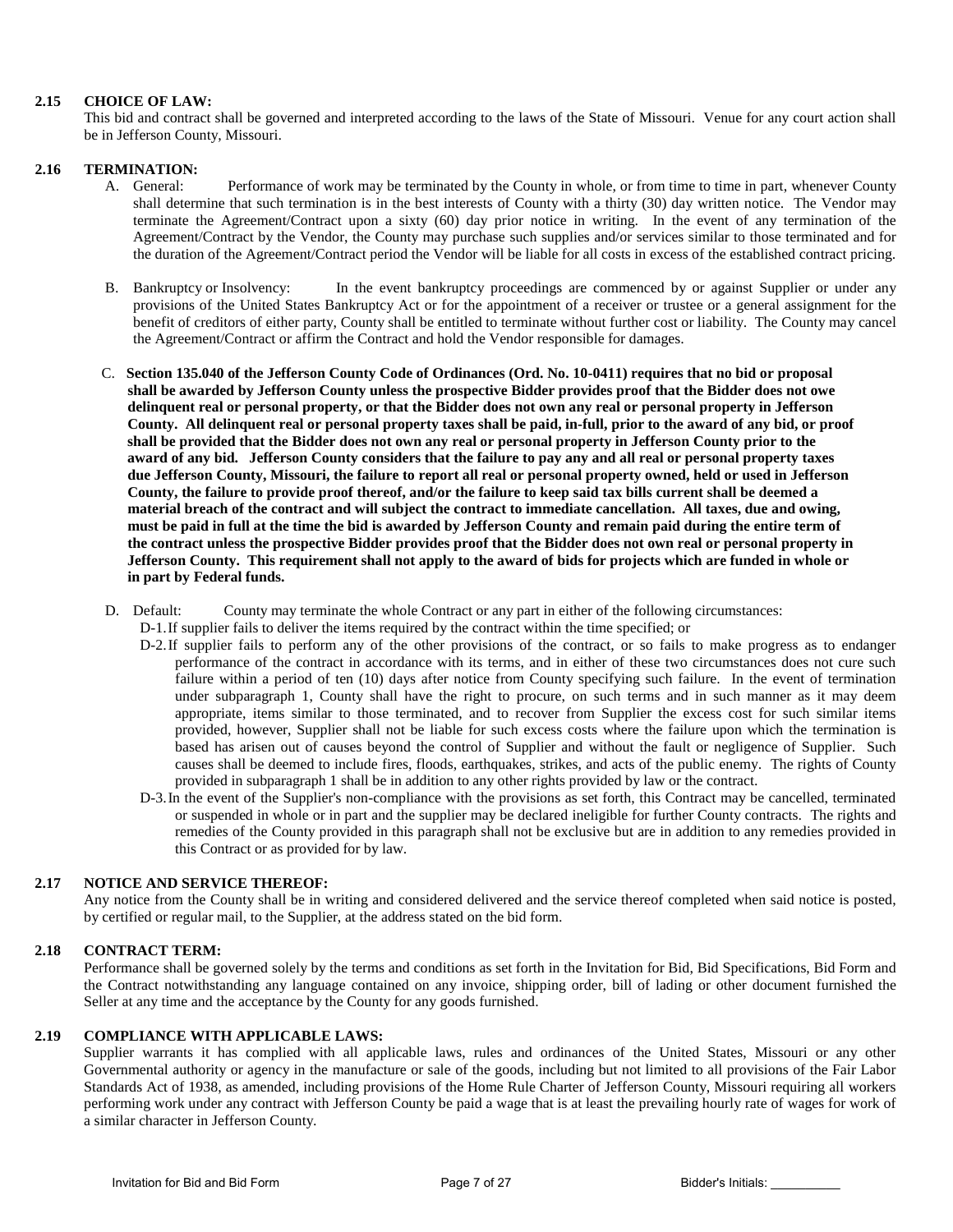#### **2.20 ACTS OF GOD:**

No party shall be liable for delays, nor defaults due to Acts of God or the public enemy, riots, strikes, fires, explosions, accidents, governmental actions of any kind or any other causes of a similar character beyond its control and without its fault or negligence.

#### **2.21 SELLER'S INVOICES:**

Invoices shall contain the following information. Contract number (if any), Purchase Order Number, Item number, contract description of goods or services, sizes, quantities, unit prices and extended totals. Invoices for and inquiries regarding payment should be addressed to the County Accounts Payable Clerk.

#### **2.22 APPROVAL:**

It is agreed the acceptance of a Bid shall not be valid and binding upon the County until approved by the County Purchasing Agent, County Council, and the County Counselor.

#### **2.23 RENEWAL OPTION:**

The County reserves the right to negotiate the contract for one (1) additional one-year term with the written consent of the awarded vendor. If the contractor/vendor requests an increase in compensation for any renewal period, the vendor shall notify the Office of Contracts and Grants no less than 60 days prior to the end of the contract period. The County shall notify the Vendor of the intent to exercise the renewal option. However, failure to notify the Vendor does not waive the County's right to exercise the renewal option.

Indicate: [ ] Individual: [ ] Partnership: [ ] Corporation.

#### **2.24 INDIVIDUAL, PARTNERSHIPS, CORPORATIONS:**

Incorporated in the State of \_\_\_\_\_\_\_\_\_\_\_\_\_\_\_\_\_\_\_\_\_\_\_\_\_\_\_\_\_\_\_\_\_.

#### **2.25 LITIGATION:**

This agreement shall be interpreted under the laws of the State of Missouri. Any disagreements, questions, controversies, litigation or other causes of action whatsoever arising from or under the terms of this agreement shall be resolved in the trial courts of 23rd Judicial Circuit Court of the State of Missouri-Hillsboro, Missouri.

**2.26 LANGUAGE:** Bids and all related documents will only be accepted in the English Language.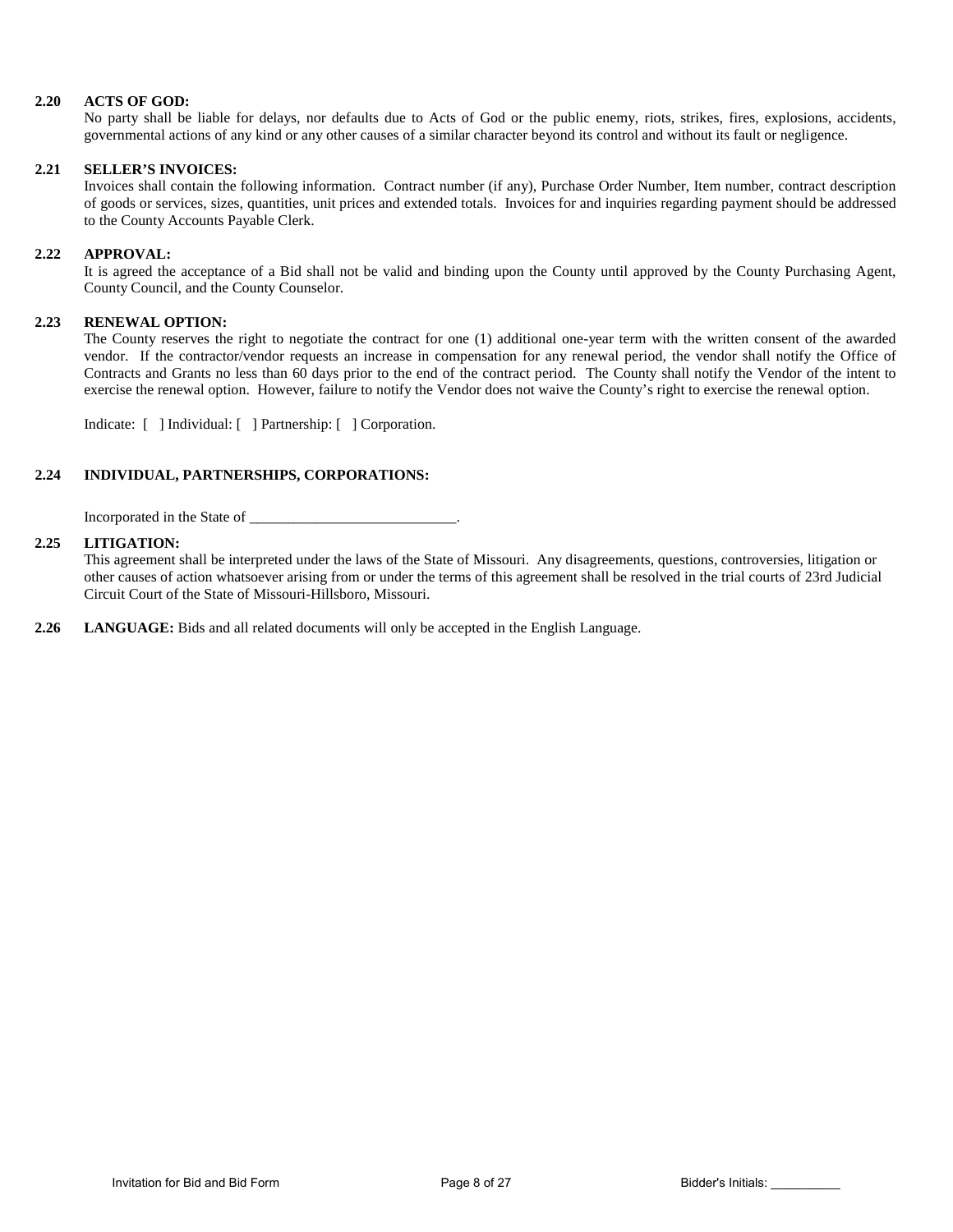## **AFFIDAVIT OF WORK AUTHORIZATION**

The grantee, sub grantee, contractor or subcontractor who meets the section 285.525, RSMo definition of a business entity must complete and return the following Affidavit of Work Authorization.

| Comes now | (Name of Business Entity Authorized Representative) as                                                           |
|-----------|------------------------------------------------------------------------------------------------------------------|
|           | (Position/Title) first being duly sworn on my oath, affirm                                                       |
|           | (Business Entity Name) is enrolled and will continue to participate in the                                       |
|           | E-Verify federal work authorization program with respect to employees hired after enrollment in the program      |
|           | who are proposed to work in connection with the services related to                                              |
|           | (Bid/Grant/Subgrant/Contract/Subcontract) for the duration of the grant, subgrant, contractor, or subcontractor, |
|           | if awarded in accordance with subsection 2 of section 285.530, RSMo. I also affirm that                          |
|           | (Business Entity Name) does not and will not knowingly employ a person                                           |
|           | who is an unauthorized alien in connection with the contracted services related to                               |
|           | (Bid/Grant/Subgrant/Contract/Subcontract) for the duration of                                                    |
|           | the grant, subgrant, contract, or subcontract, if awarded.                                                       |

*In Affirmation thereof, the facts stated above are true and correct. (The undersigned understands that false statements made in this filing are subject to the penalties provided under section 575.040, RSMo.)* 

| Authorized Representative's Signature                                                     | <b>Printed Name</b> |                  |
|-------------------------------------------------------------------------------------------|---------------------|------------------|
| Title                                                                                     | Date                |                  |
|                                                                                           |                     |                  |
| commissioned as a notary public within the County of __________________________, State of |                     | (NAME OF COUNTY) |
|                                                                                           |                     |                  |
| (NAME OF STATE)                                                                           |                     | (DATE)           |
| <b>Signature of Notary</b>                                                                | Date                |                  |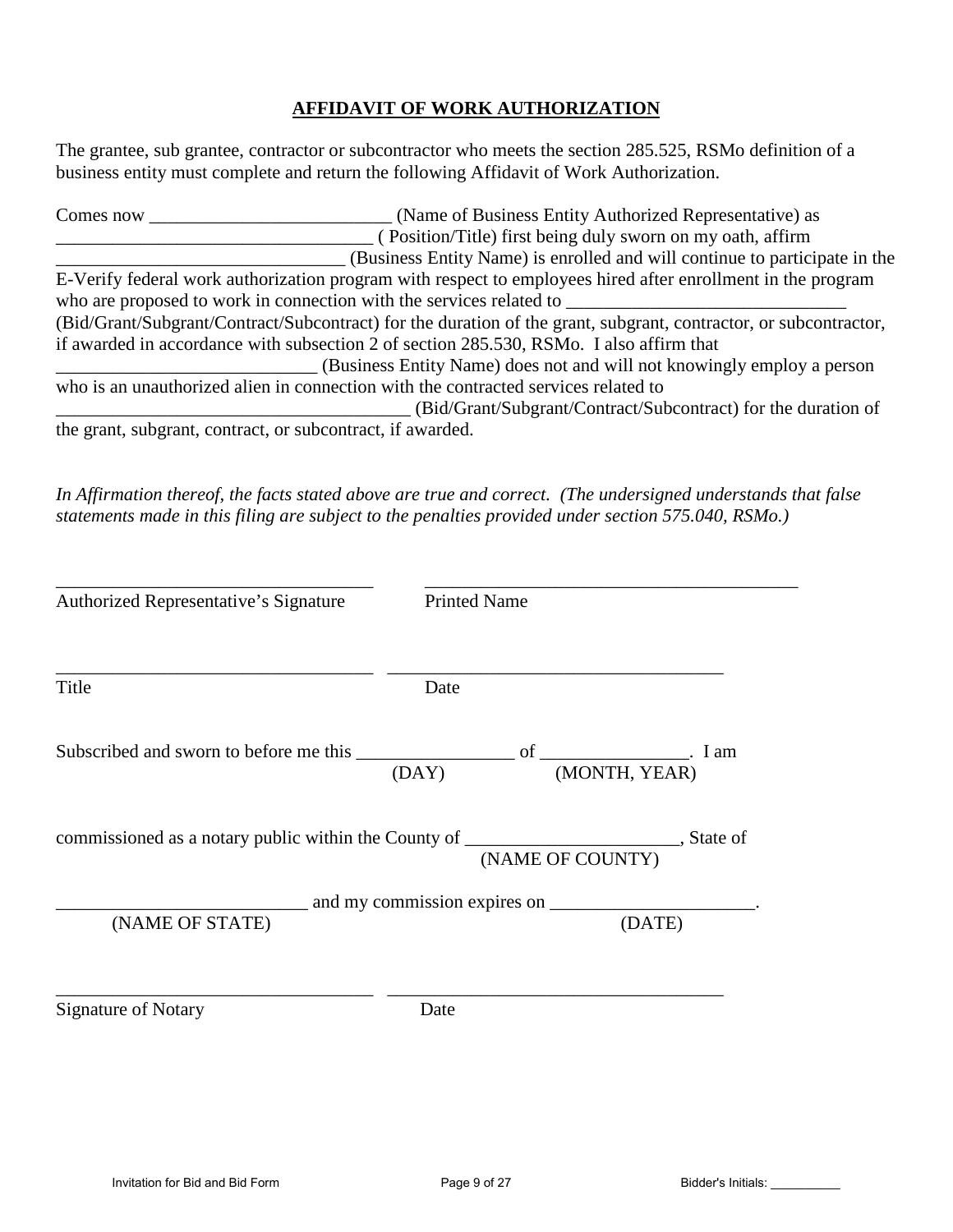## **AFFIDAVIT OF WORK AUTHORIZATION**

(Continued)

### **CURRENT BUSINESS ENTITY STATUS**

I certify that \_\_\_\_\_\_\_\_\_\_\_\_\_\_\_\_\_\_\_\_\_\_\_\_\_\_\_\_\_ (Business Entity Name) **MEETS** the definition of a business entity as defined in section 285.525, RSMo pertaining to section 285.530, RSMo as stated above.

 $\overline{\phantom{a}}$  ,  $\overline{\phantom{a}}$  ,  $\overline{\phantom{a}}$  ,  $\overline{\phantom{a}}$  ,  $\overline{\phantom{a}}$  ,  $\overline{\phantom{a}}$  ,  $\overline{\phantom{a}}$  ,  $\overline{\phantom{a}}$  ,  $\overline{\phantom{a}}$  ,  $\overline{\phantom{a}}$  ,  $\overline{\phantom{a}}$  ,  $\overline{\phantom{a}}$  ,  $\overline{\phantom{a}}$  ,  $\overline{\phantom{a}}$  ,  $\overline{\phantom{a}}$  ,  $\overline{\phantom{a}}$ 

Representative's Name Representative's Signature (Please Print)

Authorized Business Entity Authorized Business Entity

 $\overline{\phantom{a}}$  ,  $\overline{\phantom{a}}$  ,  $\overline{\phantom{a}}$  ,  $\overline{\phantom{a}}$  ,  $\overline{\phantom{a}}$  ,  $\overline{\phantom{a}}$  ,  $\overline{\phantom{a}}$  ,  $\overline{\phantom{a}}$  ,  $\overline{\phantom{a}}$  ,  $\overline{\phantom{a}}$  ,  $\overline{\phantom{a}}$  ,  $\overline{\phantom{a}}$  ,  $\overline{\phantom{a}}$  ,  $\overline{\phantom{a}}$  ,  $\overline{\phantom{a}}$  ,  $\overline{\phantom{a}}$ Business Entity Name Date

As a business entity, the grantee, sub grantee, contractor, or subcontractor must perform/provide the following. The grantee, sub grantee, contractor, or subcontractor shall check each to verify completion/submission:

□ Enroll and participate in the E-Verify federal work authorization program (Website: [http://www.dhs.gov/e-verify;](http://www.dhs.gov/e-verify) Phone: 888-464-4218: Email: [e-verify@dhs.gov\)](mailto:e-verify@dhs.gov) with respect to the employees hired after enrollment in the program who are proposed to work in connection with the services required herein;

AND

□ Provide documentation affirming said company's/individual's enrollment and participation in the E-Verify federal work authorization program. Documentation shall include a page from the E-Verify Memorandum of Understanding (MOU) listing the grantee's, subgrantee's, contractor's, or subcontractor's name and the MOU signature page completed and signed, at minimum, by the grantee, subgrantee, contractor, or subcontractor and the Department of Homeland Security – Verification Division; (if the signature page of the MOU lists the grantee's, subgrantee's, contractor's, or subcontrator's name, then no additional pages of the MOU must be submitted).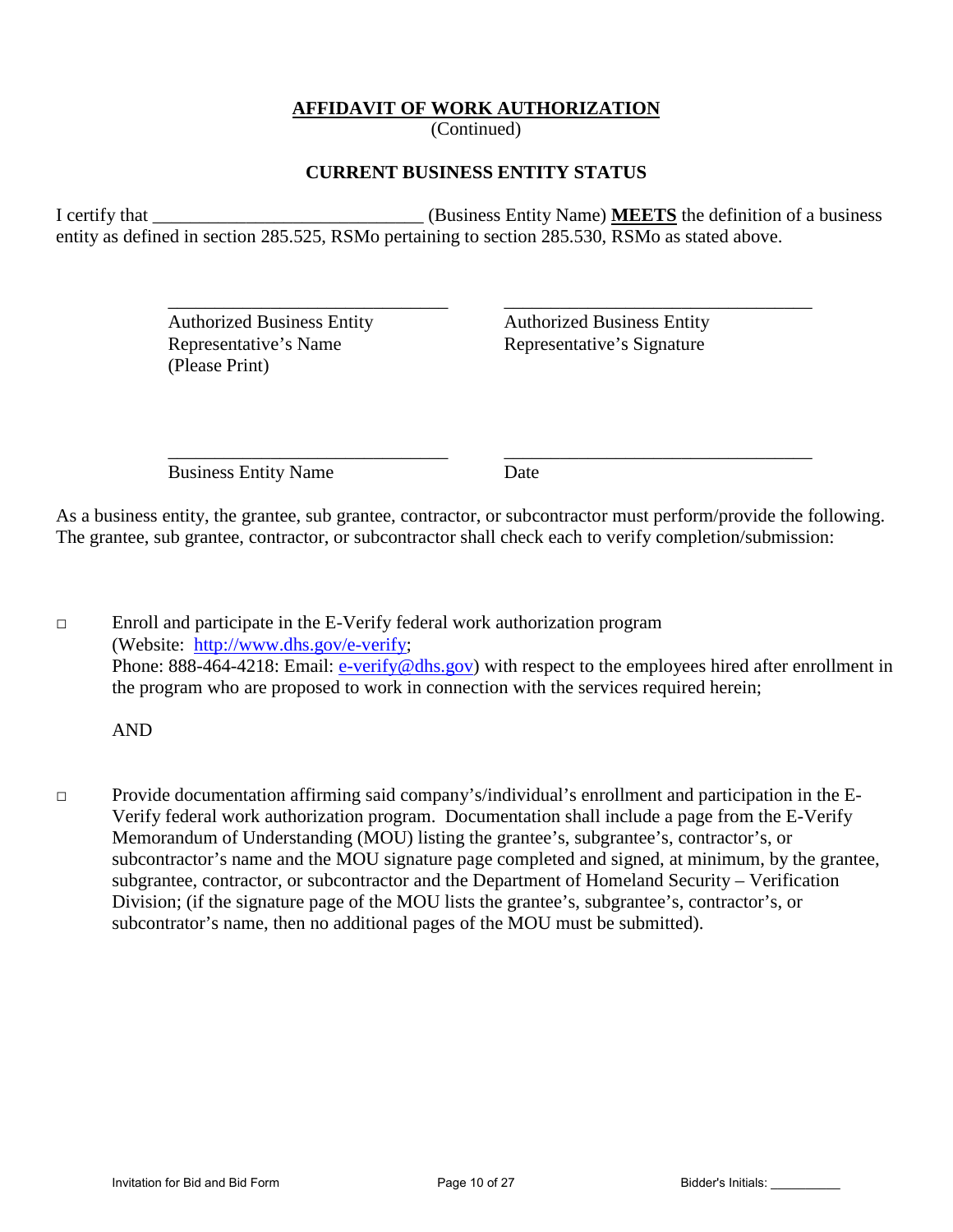# **OFFICE SUPPLIES SPECIFICATIONS**

### 1. **Items listed under Proposed Manufacture with a (\*). These items CAN NOT be substituted**.

- 2. UOM (Unit of Measure) the following units of measure can only be used.
	- a. Ea. (each).
	- b. St. (set).
	- c. Cs. (case) must indicate number per case.
	- d. Pk. (package) must indicate number per package.
	- e. Bx. (box) must indicate number per box.
	- f. Btl. (bottle) must indicate number of oz. Per bottle.
	- g. Rm (ream) must indicate number of sheets per ream.
	- h. Gal. (gallon).
	- i. Ctn. (carton) must indicate number per carton.
	- j. Rl. (roll).
	- k. Dz. (dozen).
	- l. Pd. (pad) indicates number of pads per package.
- 3. **Deliveries are to be NEXT DAY** service after order is placed. (Delivery times and Order time to be set with awarded vendors).
- 4. **Prices are ALL INCLUSIVE**: (Shipping, Handling, Delivery, and Assembly to locations specified by the County. Refer to section "2.4").
- 5. **If the proposed unit of measure varies from the amount listed, mark through the listed amount and fill in the appropriate unit of measure to reflect the cost per unit of measure.**
- 6. **If the suggested manufacturer or the manufacturer item number is different, mark through the listed information to reflect the correct information.**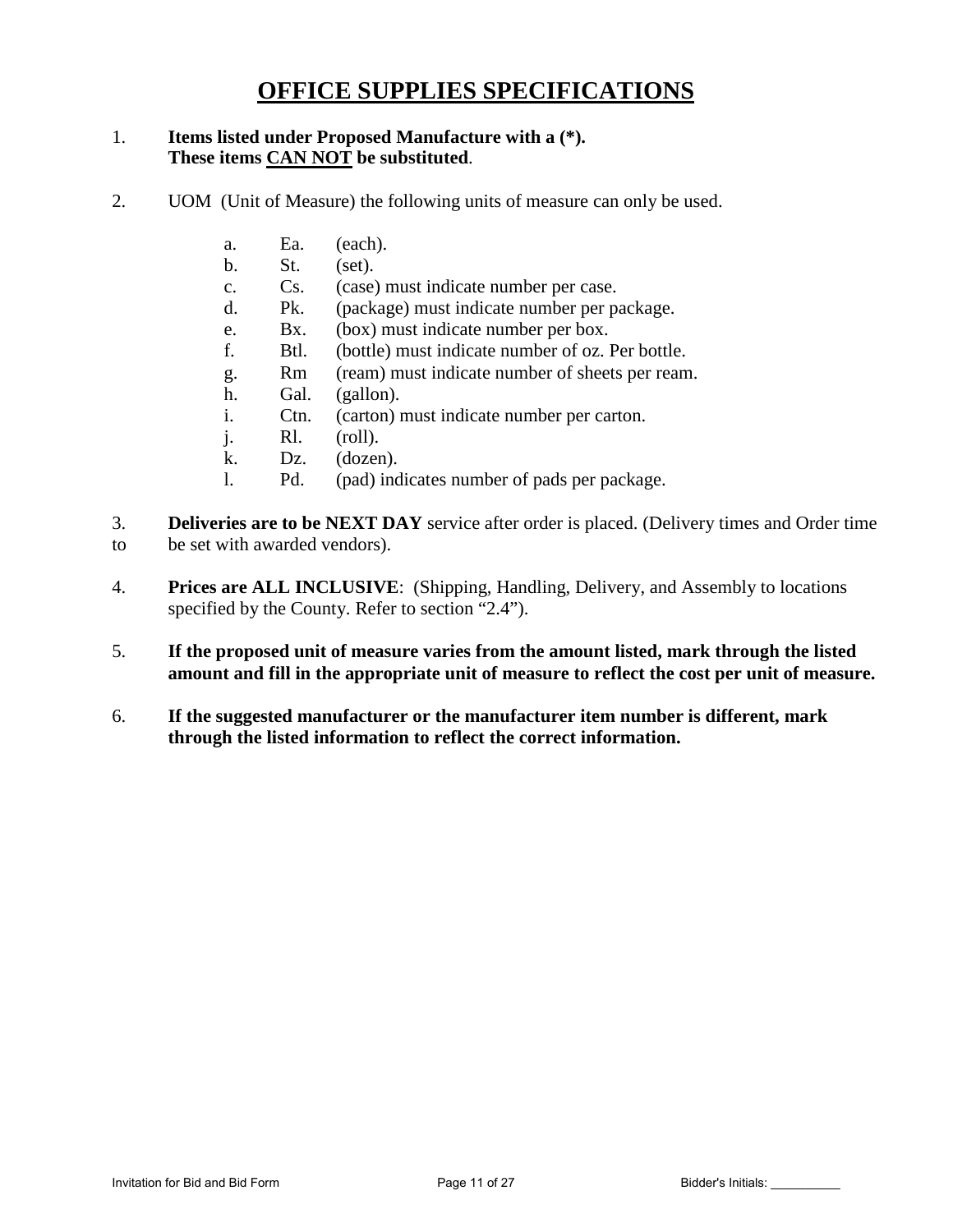| <b>COUNTY ID</b><br><b>NUMBER</b> | <b>ITEM DESCRIPTION</b>                                                                         | <b>SUGGESTED</b><br><b>MANUFACTURER</b> | <b>SUGGESTED</b><br><b>ITEM NO.</b> | <b>UNIT OF</b><br><b>MEASURE</b> | <b>CURRENT</b><br><b>USAGE</b> | <b>COMMENTS</b> | <b>BID COST</b><br>PER UNIT OF<br><b>MEASURE</b> |
|-----------------------------------|-------------------------------------------------------------------------------------------------|-----------------------------------------|-------------------------------------|----------------------------------|--------------------------------|-----------------|--------------------------------------------------|
| 1100                              | Binder - 1" Vinyl Round Ring Binder With Label Holder, Black, 2 Inside Pockets                  | Avery                                   | AVE04301                            | <b>EACH</b>                      | 55                             |                 |                                                  |
| 1101                              | Binder - 1-1/2" Vinyl Round Ring Binder With Label Holder, Black, 2 Inside<br>Pockets           | Avery                                   | AVE04401                            | <b>EACH</b>                      | 42                             |                 |                                                  |
| 1102                              | Binder - 2" Vinyl Round Ring Binder With Label Holder, Black, 2 Inside Pockets                  | Avery                                   | AVE04501                            | EACH                             | 76                             |                 |                                                  |
| 1103                              | Binder - 3" Vinyl Round Ring Binder With Label Holder, Black, Two Inside Pockets                | Avery                                   | AVE04601                            | <b>EACH</b>                      | 30                             |                 |                                                  |
| 1104                              | Binder - 4" Vinyl Round Ring Binder With Label Holder, Black, 2 Inside Pockets                  | Avery                                   | AVE79604                            | <b>EACH</b>                      | $\mathbf 0$                    |                 |                                                  |
| 1105                              | Binder - 5" Vinyl Round Ring Binder With Label Holder, Black, 2 Inside Pockets                  | Avery                                   | AVE79606                            | <b>EACH</b>                      | 4                              |                 |                                                  |
| 1110                              | Binder - 1" View (Presentation) Binder, Black, Two Inside Pockets                               | Avery                                   | AVE05710                            | EACH                             | $\mathbf 0$                    |                 |                                                  |
| 1111                              | Binder - 1-1/2" View (Presentation) Binder, Black, Two Inside Pockets                           | Avery                                   | AVE05725                            | <b>EACH</b>                      | 0                              |                 |                                                  |
| 1112                              | Binder - 2" View (Presentation) Binder, Black, Two Inside Pockets                               | Avery                                   | AVE05730                            | <b>EACH</b>                      | $\mathbf 0$                    |                 |                                                  |
| 1113                              | Binder - 3" View (Presentation) Binder, Black, Two Inside Pockets                               | Avery                                   | AVE05740                            | EACH                             | $\mathbf 0$                    |                 |                                                  |
| 1120                              | Binder - 1" View (Presentation) Binder, White, Two Inside Pockets                               | Avery                                   | AVE05711                            | EACH                             | $\mathsf 0$                    |                 |                                                  |
| 1121                              | Binder - 1-1/2" View (Presentation) Binder, White, Two Inside Pockets                           | Avery                                   | AVE05726                            | EACH                             | $\mathsf 0$                    |                 |                                                  |
| 1122                              | Binder - 2" View (Presentation) Binder, White, Two Inside Pockets                               | Avery                                   | AVE05731                            | <b>EACH</b>                      | $\mathbf 0$                    |                 |                                                  |
| 1123                              | Binder - 3" View (Presentation) Binder, White, Two Inside Pockets                               | Avery                                   | AVE05741                            | <b>EACH</b>                      | $\mathbf 0$                    |                 |                                                  |
| 1200                              | Indexes - Letter, Insertable Index, Multicolor Tabs, 8-Tab, Buff                                | Universal                               | <b>UNV21872</b>                     | <b>SET</b>                       | 28                             |                 |                                                  |
| 1201                              | Indexes - Letter, Insertable Index, Clear Tabs, 5- Tab, Buff                                    | Universal                               | <b>UNV21871</b>                     | <b>SET</b>                       | 40                             |                 |                                                  |
| 1204                              | Tabs - Self-Adhesive Tabs with White Printable Inserts, Two Inch, Clear Tab, 25/<br>Pack        | Avery                                   | AVE16241                            | <b>PACKAGE</b>                   | 9                              |                 |                                                  |
| 1205                              | Tabs - Self-Adhesive Tabs with White Printable Inserts, Two Inch, Assorted Tab,<br>25/ Pack     | Avery                                   | AVE16239                            | <b>PACKAGE</b>                   | $\overline{2}$                 |                 |                                                  |
| 1220                              | Paper - Mediumweight 16-lb. Filler Paper, 11 x 8- 1/ 2, College Ruled, White, 200<br>Shts/ Pk   | Universal                               | <b>UNV20921</b>                     | <b>PACKAGE</b>                   | $\mathsf 0$                    |                 |                                                  |
| 1301                              | Sheet Protectors - Heavyweight Polypropylene Sheet Protector, Non-Glare, 11 x 8<br>1/2, 100/BX  | C-Line                                  | CLI62028                            | <b>BOX</b>                       | 5                              |                 |                                                  |
| 1403                              | Report Covers - Clear Front Report Cover, Tang Clip, Letter, 1/2" Capacity, Black,<br>25/Box    | Duo-Tang*                               | ESS55806                            | <b>BOX</b>                       | 6                              |                 |                                                  |
| 1405                              | Report Covers - Twin-Pocket Portfolio, Embossed Leather Grain Paper, Assorted<br>Colors, 25/Box | Duo-Tang*                               | ESS57513                            | <b>BOX</b>                       | 24                             |                 |                                                  |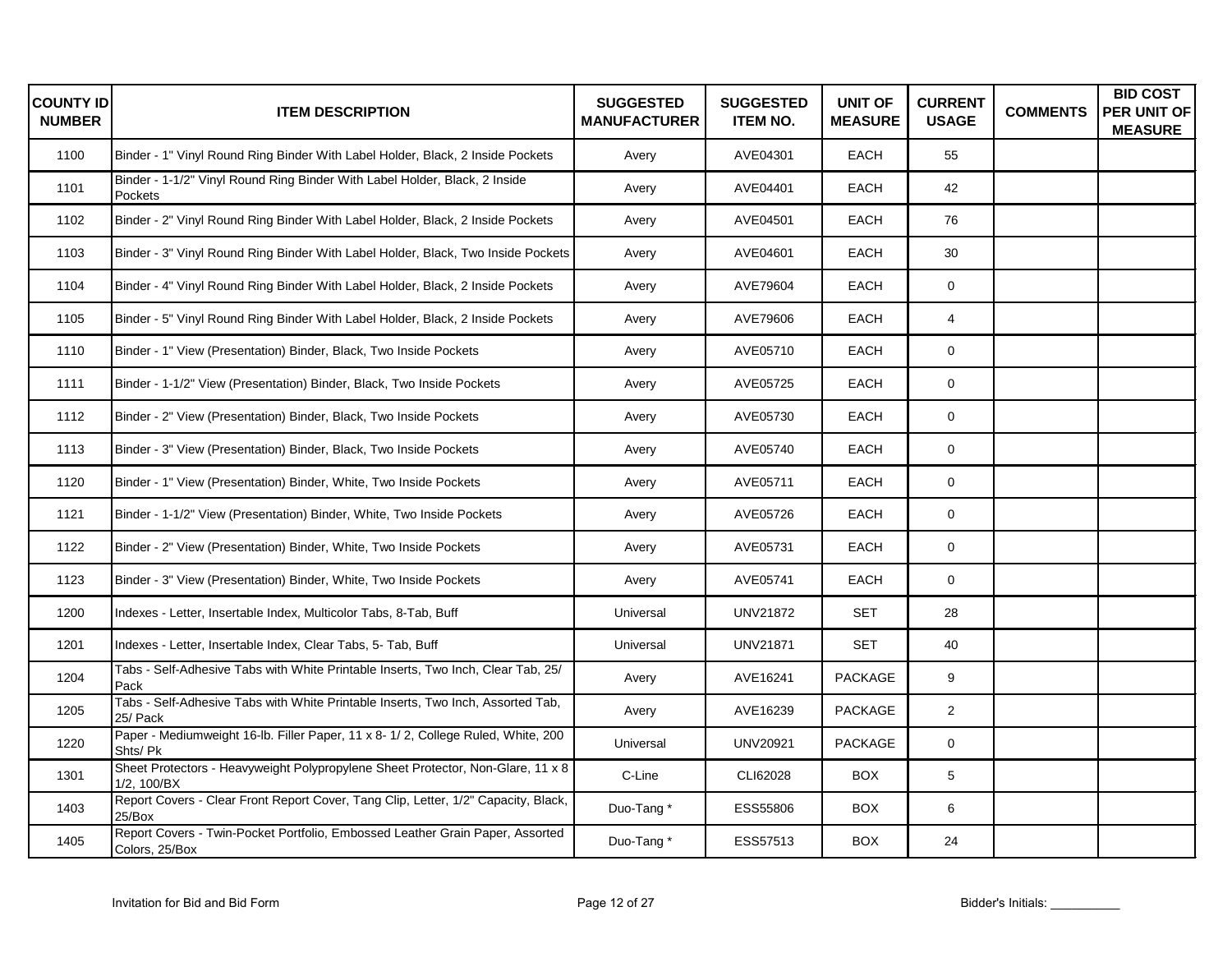| 2103 | Paper Clips - Smooth Finish, No. 1, Silver, 100/Box, 10 Boxes/Pack                              | Universal        | UNV72210        | <b>BOX</b>     | 155             |  |
|------|-------------------------------------------------------------------------------------------------|------------------|-----------------|----------------|-----------------|--|
| 2104 | Paper Clips - Smooth, Wire, Jumbo, Silver, 100/Box, 10 Boxes/Pack                               | Universal        | <b>UNV72220</b> | <b>BOX</b>     | 183             |  |
| 2105 | Binder Clips - Small, Steel Wire, 3/8" Capacity, 3/4" Wide, Black/Silver, Dozen                 | Universal        | UNV10200        | <b>DOZEN</b>   | 107             |  |
| 2106 | Binder Clips - Medium, Steel Wire, 5/8" Cap., 1-1/4" Wide, Black/Silver, Dozen                  | Universal        | UNV10210        | <b>DOZEN</b>   | 79              |  |
| 2107 | Binder Clips - Large, Steel Wire, 1" Capacity, 2" Wide, Black/Silver, Dozen                     | Universal        | UNV10220        | <b>DOZEN</b>   | 11              |  |
| 2205 | Paper File Fasteners - Standard Two-Piece, Two Inch Capacity, 50/Box                            | Acco             | ACC12992        | <b>BOX</b>     | 195             |  |
| 2300 | Push Pins - Colored Push Pins, Plastic, Rainbow, 3/8", 100/Pack                                 | Universal        | UNV31310        | <b>PACKAGE</b> | 10              |  |
| 2301 | Thumb Tacks - Steel, Silver, 5/16", 100/Pack, 10 Packs/Box                                      | Universal        | UNV51002        | <b>BOX</b>     | $\mathbf 0$     |  |
| 2400 | Rubber Bands - Size 18, 3 x 1/16, 1600 Bands/1lb Pack                                           | Universal        | <b>UNV00118</b> | PACKAGE        | 9               |  |
| 2401 | Rubber Bands - Size 32, 3 x 1/8, 820 Bands/1lb Pack                                             | Universal        | UNV00132        | PACKAGE        | 6               |  |
| 2402 | Rubber Bands - Size 33, 3-1/2 x 1/8, 640 Bands/1lb Pack                                         | Universal        | UNV00133        | <b>PACKAGE</b> | 6               |  |
| 2403 | Rubber Bands - Size 64, 3-1.2 x 1/4, 320 Bands/1lb Pack                                         | Universal        | <b>UNV00164</b> | PACKAGE        | 6               |  |
| 3100 | Correction Tape - Non-Refillable, 1/6" x 394", White Tape                                       | BIC <sup>*</sup> | BICWOTAP10      | EACH           | 361             |  |
| 3101 | Correction Pen - .24 oz./7ml, Double Ball Tip, White                                            | Papermate        | PAP5620115      | <b>EACH</b>    | 19              |  |
| 3200 | Correction Fluid - .68 oz Bottle, White, 12/ Pack                                               | BIC <sup>*</sup> | BICWOFQD12WE    | EACH           | 138             |  |
| 4100 | Book Ends - Standard, 4 3/4 x 5 1/4 x 5, Heavy Gauge Steel, 9", Black                           | Universal        | UNV54051        | PAIR           | $6\phantom{.0}$ |  |
| 4200 | Clipboard - Hardboard Clipboard, 1-1/4" Capacity, Holds 8-1/2 x 11, Brown                       | Universal        | <b>UNV40304</b> | EACH           | $\overline{7}$  |  |
| 4201 | Clipboard - Hardboard Clipboard, 1-1/4" Capacity, Holds 8-1/2w x 14h, Brown                     | Universal        | UNV40305        | EACH           | $\overline{4}$  |  |
| 4302 | Finger Tip - Rubber Finger Tips, Size 12, Medium/Large, Amber, 12/Pack                          | Swingline        | SWI54032        | <b>PACKAGE</b> | 3               |  |
| 4305 | Sortkwik - Sortkwik Fingertip Moisteners, 1 3/4 oz, Pink                                        | Lee              | LEE10134        | EACH           | $6\phantom{.0}$ |  |
| 4504 | Rolodex - Open Tray Card File with 24 A-Z Guides Holds 500 2 1/4 x 4 Cards,<br><b>Black</b>     | Eldon            | ROL66998        | EACH           | $\overline{2}$  |  |
| 4602 | Receipt Book - Money/Rent Receipt Books, 2-3/4 x 7 1/8, Three-Part Carbonless,<br>100 Sets/Book | Tops             | TOP46808        | <b>BOOK</b>    | 60              |  |
| 4701 | Pencil Cup - Big Pencil Cup, Plastic, 4 1/4 dia. x 5 3/4, Black                                 | Universal        | <b>UNV08108</b> | EACH           | 9               |  |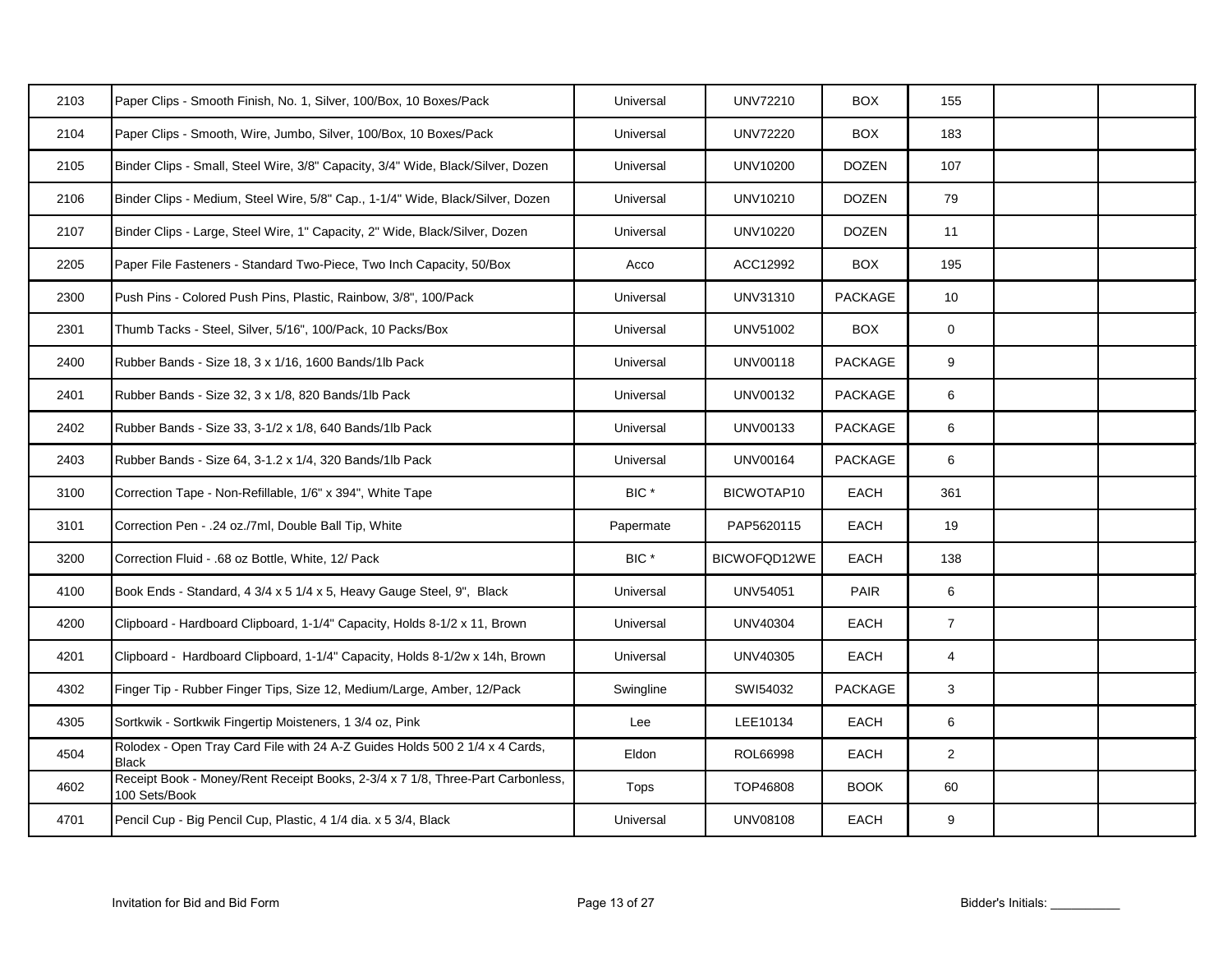| 4703 | Clip Dispenser - Magnetic Clip Dispenser, Two Compartments, Plastic, 2 1/2 x 2<br>$1/2 \times 3$ | Universal | <b>UNV08126</b>   | EACH           | 6               |  |
|------|--------------------------------------------------------------------------------------------------|-----------|-------------------|----------------|-----------------|--|
| 4705 | Step File - Wire Step File Junior, Six Sections, 4 3/8 x 6 1/2 x 7 3/4, Black                    | Fellowes  | FEL72613          | EACH           | $\mathbf{1}$    |  |
| 4706 | Wall Pocket - Unbreakable Docupocket Single Pocket Wall File, Letter, Smoke                      | Deflect-O | DEF63202          | EACH           | $\mathbf{1}$    |  |
| 4707 | Wall Pocket - Unbreakable Docupocket Single Pocket Wall File, Legal, Smoke                       | Deflect-O | DEF64302          | EACH           | $\overline{2}$  |  |
| 4708 | Wall Pocket - Vertical File System - 14.9" x 13.0" x 4.0" - Black, 3/ Pack                       | Sparco    | SPR60000          | <b>PACKAGE</b> | $\mathbf 0$     |  |
| 4710 | Business Card Holder - Holds 50 Cards, Black                                                     | Eldon     | <b>ELDON63525</b> | EACH           | $\overline{4}$  |  |
| 4711 | Shoulder Rest - Standard Telephone Shoulder Rest, 7 Long x 2w x 2-1/2h, Black                    | Softalk   | SOF101            | EACH           | 3               |  |
| 4712 | Organizer - Drawer Tray, 9 Section                                                               | Universal | UNV53052          | EACH           | 9               |  |
| 4800 | Letter Tray - Side Load Letter Desk Tray, Two Tier, Plastic, Black                               | Universal | UNV08100          | <b>SET</b>     | 10 <sup>1</sup> |  |
| 4801 | Legal Tray - Side Load Legal Desk Tray, Two Tier, Plastic, Black                                 | Universal | <b>UNV08101</b>   | <b>SET</b>     | $\overline{4}$  |  |
| 4802 | Letter Tray - Front Load Letter Desk Tray, Two Tier, Plastic, Smoke                              | Eldon     | 16073             | <b>SET</b>     | 8               |  |
| 5100 | Stamp Pad - Foam Stamp Pad, 4 1/4 x 2 3/4, Black, 12 Each/Box                                    | Sanford   | AVE21381          | EACH           | $\overline{7}$  |  |
| 5101 | Stamp Pad - Felt Stamp Pad, 4 1/4 x 2 3/4, Red, 12 Each/Box                                      | Avery     | AVE21071          | EACH           | $\overline{2}$  |  |
| 5200 | Ink - Stamp Pad Neat-Flo Bottle Inker, Two Ounces, Black                                         | Avery     | AVE21448          | <b>EACH</b>    | $6\phantom{.0}$ |  |
| 5201 | Ink - Stamp Pad Neat-Flo Bottle Inker, Two Ounces, Red                                           | Avery     | AVE21447          | EACH           | $\overline{2}$  |  |
| 5204 | Ink - Stamp Pad Refill Ink for Clik! & Universal Stamps, 7ml-Bottle, Black                       | Universal | USSIK60           | EACH           | $5\phantom{.0}$ |  |
| 5218 | Message Stamp - "COPY", Pre-Inked/Re-Inkable, Red                                                | Universal | <b>UNV10048</b>   | <b>EACH</b>    | 10              |  |
| 5219 | Message Stamp - " RECEIVED", Pre-Inked/Re-Inkable, Red                                           | Universal | <b>UNV10067</b>   | EACH           | $\mathbf{1}$    |  |
| 5220 | Date Stamp - Rubber Stamp, Dater, Conventional, Type Size 1                                      | Cosco     | USSRD010          | EACH           | $\overline{4}$  |  |
| 6100 | File Folders - Letter, Manila, 1/3 Cut Assorted, One-Ply Top Tab, 100/Box                        | Universal | UNV12113          | <b>BOX</b>     | 67              |  |
| 6101 | File Folders - Legal, Manila, 1/3 Cut Assorted, One-Ply Top Tab, 100/Box                         | Universal | UNV15113          | <b>BOX</b>     | 84              |  |
| 6102 | File Folders - Legal, Manila, 1/2 Cut, One-Ply Top Tab, 100/Box                                  | Smead     | SMD15320          | <b>BOX</b>     | $\mathbf 0$     |  |
| 6104 | File Folders - Letter, Red, 1/3 Cut Top Tab, 100/ Box                                            | Smead     | SMD12743          | <b>BOX</b>     | 9               |  |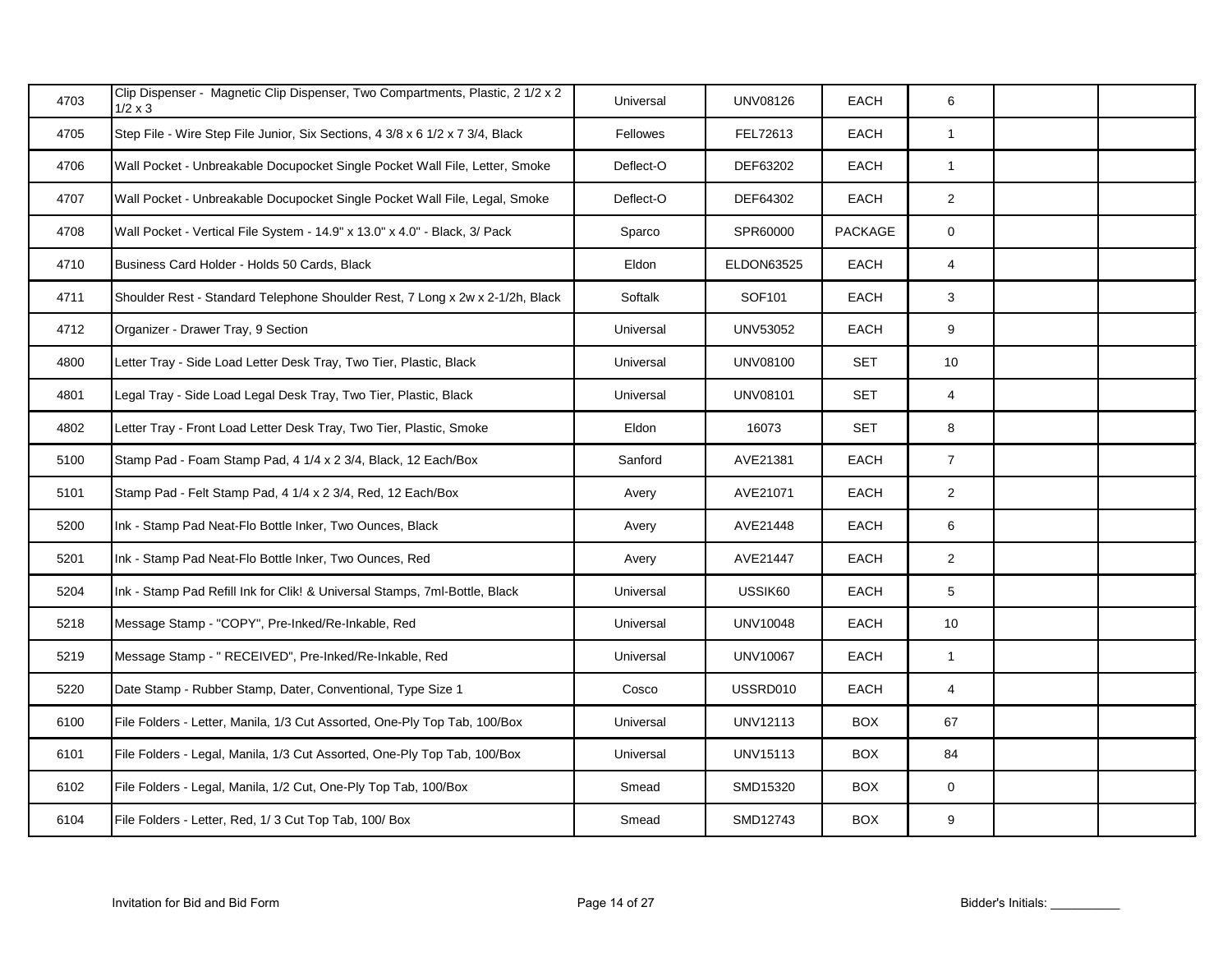| 6105 | File Folders - Letter, Blue, 1/3 Cut Top Tab, 100/Box                                                 | Smead     | SMD12043         | <b>BOX</b> | 9               |  |
|------|-------------------------------------------------------------------------------------------------------|-----------|------------------|------------|-----------------|--|
| 6106 | File Folders - Letter, Yellow, 1/3 Cut Top Tab, 100/ Box                                              | Smead     | SMD12943         | <b>BOX</b> | 10 <sup>1</sup> |  |
| 6107 | File Folders - Letter, Orange, 1/3 Cut Top Tab, 100/ Box                                              | Smead     | SMD12543         | <b>BOX</b> | 6               |  |
| 6108 | File Folders - Letter, Green, 1/3 Cut Top Tab, 100/Box                                                | Smead     | SMD12143         | <b>BOX</b> | 8               |  |
| 6109 | File Folders - Legal, Blue, 1/3 Cut Top Tab, 100/Box                                                  | Smead     | SMD17043         | <b>BOX</b> | 5               |  |
| 6110 | File Folders - Legal, Red, 1/3 Cut Top Tab, 100/Box                                                   | Smead     | SMD17743         | <b>BOX</b> | $\overline{2}$  |  |
| 6111 | File Folders - Legal, Green, 1/3 Cut Top Tab, 100/Box                                                 | Smead     | SMD17143         | <b>BOX</b> | $\overline{2}$  |  |
| 6112 | File Folders - Legal, Yellow, 1/3 Cut Top Tab, 100/Box                                                | Smead     | SMD17943         | <b>BOX</b> | $\mathbf{1}$    |  |
| 6113 | File Folders - Legal, Orange, 1/3 Cut Top Tab, 100/ Box                                               | Smead     | SMD17534         | <b>BOX</b> | 9               |  |
| 6114 | File Folders - Legal, Pink, 1/3 Cut Top Tab, 100/ Box                                                 | Smead     | SMD17634         | <b>BOX</b> | $\mathbf 0$     |  |
| 6116 | File Folders - Letter, Manila, Shelf Folders, Straight Cut, Single-Ply End Tab,<br>100/Box            | Smead     | SMD24100         | <b>BOX</b> | 42              |  |
| 6117 | File Folders - Legal, Manila, Straight Cut End Tab Folders, 9 1/2 Inch Front,<br>100/Box              | Smead     | SMD27110         | <b>BOX</b> | $\mathsf{O}$    |  |
| 6118 | File Folders - Letter, Blue, Straight Cut, Reinforced End Tab, 100/ Box                               | Smead     | SMD25010         | <b>BOX</b> | 5               |  |
| 6119 | File Folders - Letter, Green, Straight Cut, Reinforced End Tab, 100/Box                               | Smead     | SMD25110         | <b>BOX</b> | 5               |  |
| 6121 | File Folders - Letter, Red, Straight Cut, Reinforced End Tab, 100/Box                                 | Smead     | SMD25710         | <b>BOX</b> | $\overline{7}$  |  |
| 6122 | File Folders - Letter, Yellow, Straight Cut, Reinforced End Tab, 100/Box                              | Smead     | SMD25910         | <b>BOX</b> | $\mathbf{1}$    |  |
| 6123 | File Folders - Letter, Lavender, Straight Cut Reinforced End Tab, 100/Box                             | Smead     | SMD25410         | <b>BOX</b> | $\mathbf 0$     |  |
| 6124 | File Folders - Letter, Pink, Reinforced End Tab Folders, Two Ply Tab, 100/ Box                        | Esselte   | ESSH110DP        | <b>BOX</b> | $\mathbf 0$     |  |
| 6125 | File Folders - Letter, Red, 2" Capacity Fastener Folders, Straight Tab, 50/Box                        | Smead     | SMD25740         | <b>BOX</b> | $\overline{4}$  |  |
| 6126 | File Folders - Letter, Manilla, End-Tab Folders, Straight Cut Tab, 14 Pt., 12-1/4"x9-<br>1/2", 50/Box | Smead     | SMD24210         | <b>BOX</b> | 15              |  |
| 6127 | File Folders - Letter, Green, Pressboard Classification Folder, Six-Section, 10/Box                   | Universal | ACC15046         | <b>BOX</b> | 9               |  |
| 6128 | File Folders - Letter, Scarlet, Pressguard Classification Folders, Six-Section,<br>15/Box             | Esselte   | <b>ESS1257SC</b> | <b>BOX</b> | $\overline{2}$  |  |
| 6200 | Hanging File Folders - Letter, Standard Green, 1/5 Tab, 25/Box                                        | Universal | <b>UNV14115</b>  | <b>BOX</b> | 36              |  |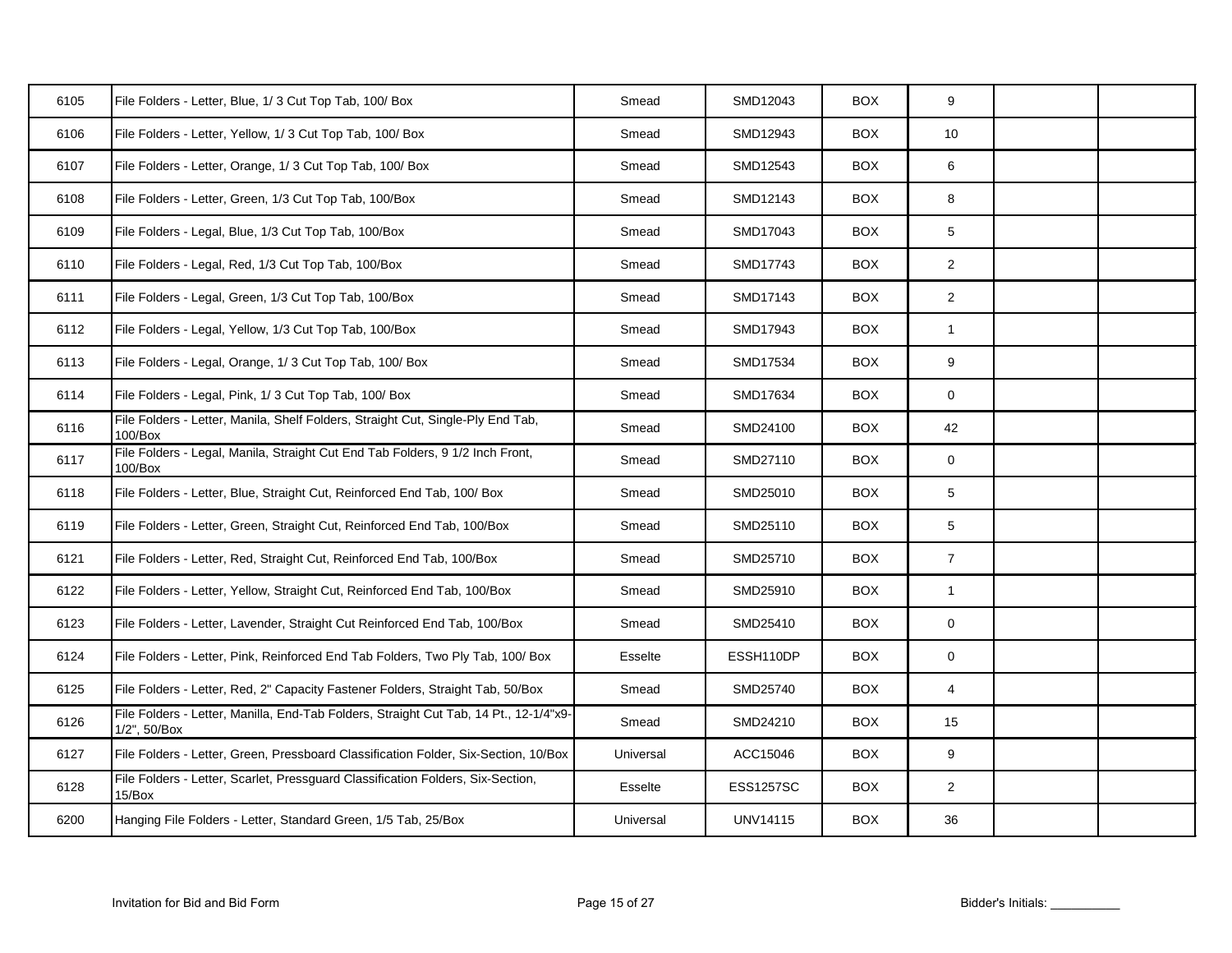| 6201 | Hanging File Folders - Legal, Standard Green, 1/5 Tab, 25/Box                                        | Universal | <b>UNV14215</b> | <b>BOX</b>     | 17                      |  |
|------|------------------------------------------------------------------------------------------------------|-----------|-----------------|----------------|-------------------------|--|
| 6205 | Hanging File Folders - Letter, Standard Green, 3-1/2 Inch Hanging File Pockets<br>with Sides, 10/Box | Smead     | SMD 64220       | <b>BOX</b>     | 4                       |  |
| 6300 | Hanging File Folder Tabs - Poly Tabs, 1/3" Cut, 3-1/2"x1/2", 25/PK, Clear                            | Smead     | SMD64615        | <b>PACKAGE</b> | 6                       |  |
| 6301 | Hanging File Folder Tabs - Poly Tabs, 1/5" Cut Tab, 2-1/4"x1/2", 25/PK, Clear                        | Smead     | SMD64600        | PACKAGE        | 10 <sup>1</sup>         |  |
| 6302 | File Tabs - 1" x 1 1/2", Striped, Blue/Green/Red, Self-Stick Tabs, 66/Pack                           | 3M        | MMM686LGBR      | <b>PACKAGE</b> | 13                      |  |
| 6304 | File Tabs - 1" x 1 1/2", Assorted Standard Colors, Self-Stick Tabs, 66/Pack                          | 3M        | MMM686RYB       | PACKAGE        | $\overline{2}$          |  |
| 6305 | File Tabs - Printable Repositionable Plastic Tabs, 1 3/4 Inch, White, 80/Pack                        | Avery     | AVE16282        | PACKAGE        | 44                      |  |
| 6400 | Drawer Frames - Letter Size, Screw-Together Hanging Folder Frame, 23-26.77"<br>Lona                  | Universal | <b>UNV17000</b> | EACH           | 5 <sup>5</sup>          |  |
| 6401 | Drawer Frames - Legal Size, Screw-Together Hanging Folder Frame, 23-26.77"<br>Long                   | Universal | <b>UNV18000</b> | <b>EACH</b>    | $\mathbf{0}$            |  |
| 6500 | File Guides - Letter, Recycled Top Tab File Guides, Alpha, 1/5 Tab, Pressboard,<br>25/Set            | Smead     | SMD50376        | <b>SET</b>     | 0                       |  |
| 6501 | File Guides - Legal, Recycled Top Tab File Guides, Alpha, 1/5 Tab, Pressboard,<br>25/Set             | Smead     | SMD52376        | <b>SET</b>     | $\mathbf 0$             |  |
| 6600 | Expansion Wallet - Letter, 3 1/2 Inch Expansion Wallets, Leather-Like Redrope,<br>10/Box             | Smead     | SMD71353        | EACH           | 70                      |  |
| 6601 | Expansion Wallet - Legal, 3 1/2 Inch Expansion Wallets, Leather-Like Redrope,<br>10/Box              | Smead     | SMD71356        | EACH           | 232                     |  |
| 6608 | Expansion Folder - Letter, Daily 1-31 Open Expanding File, 31 Pockets, Leather-<br>Like Redrope      | Smead     | SMD70467        | <b>EACH</b>    | $\mathbf 0$             |  |
| 6609 | Expansion Folder - Legal, Daily 1- 31 Open Expanding File, 31 Pockets, Leather-<br>Like Redrope      | Smead     | SMD70469        | <b>EACH</b>    | 5                       |  |
| 6610 | Expansion Folder - Letter, Alphabetic A-Z, Open Expanding File, 21 Pockets,<br>Leather-Like Redrope  | Smead     | SMD70425        | EACH           | $\overline{\mathbf{4}}$ |  |
| 6611 | Expansion Folder - Legal, A-Z Open Expanding File, 21 Pockets, Legal, Leather-<br>Like Redrope       | Smead     | SMD70430        | <b>EACH</b>    | $\mathbf{1}$            |  |
| 6612 | Expansion Folder - Letter, Monthly Jan-Dec Expanding File, 12 Pocket, Leather-<br>Like Redrope       | Smead     | SMD70388        | <b>EACH</b>    | 9                       |  |
| 6613 | Expansion Folder - Legal, Monthly Jan-Dec Expanding File, 12 Pocket, Leather-<br>Like Redrope        | Smead     | SMD70490        | <b>EACH</b>    | $\overline{2}$          |  |
| 6700 | File Pockets - Letter, 3 1/2 Expansion Drop Front Pocket, Straight Tab, 25/Box                       | Smead     | SMD73224        | EACH           | 210                     |  |
| 6701 | File Pockets - Legal, 3 1/2 Inch Expansion Drop Front Pocket, 25/Box                                 | Smead     | SMD74224        | EACH           | 102                     |  |
| 6702 | File Jackets - Letter, 11 Point Manila, 100/Box                                                      | Universal | <b>UNV72300</b> | <b>BOX</b>     | 23                      |  |
| 6703 | File Jackets - Legal, File Jackets, 11 Point Manila, 100/Box                                         | Universal | <b>UNV72500</b> | <b>BOX</b>     | 0                       |  |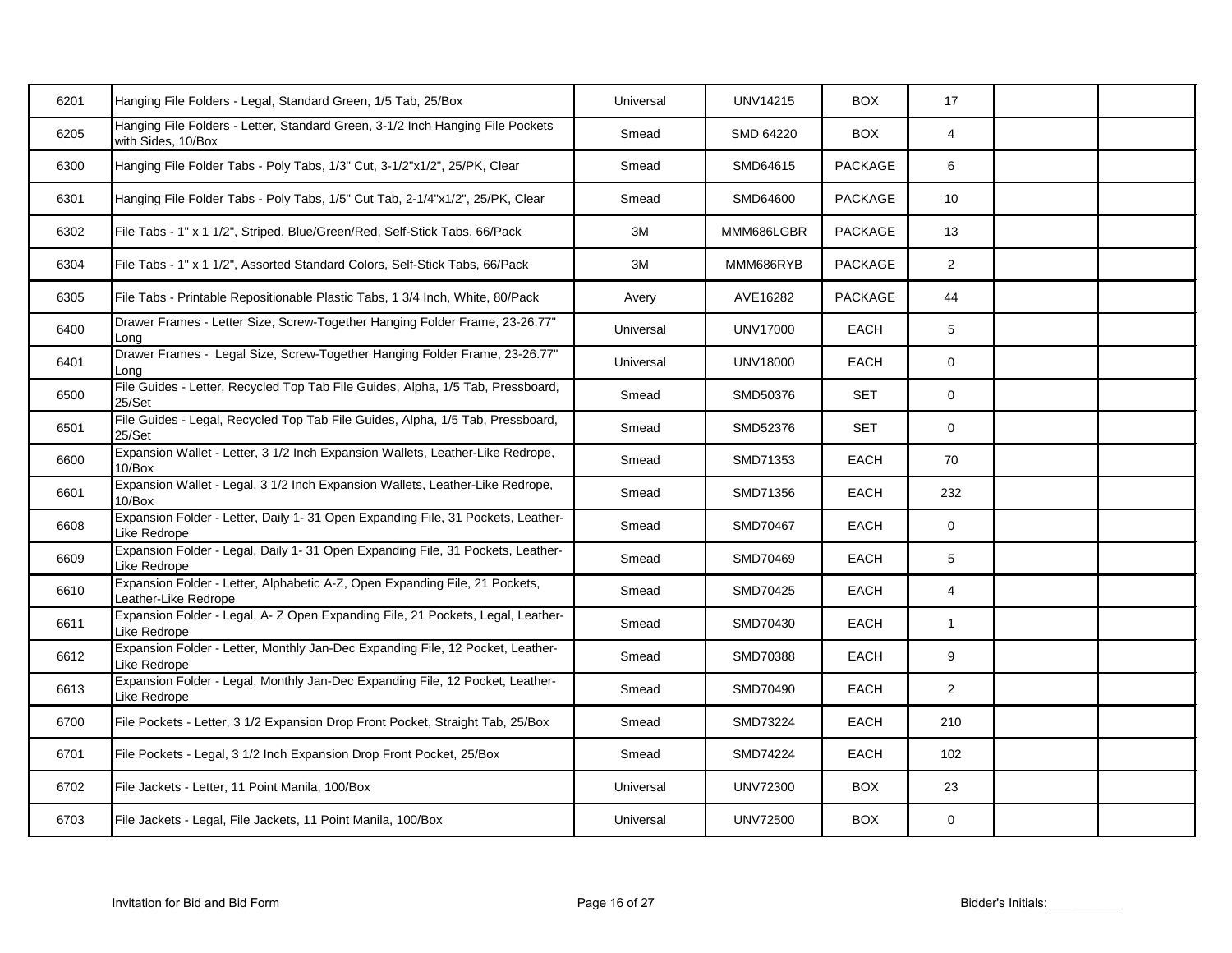| 6704 | File Jackets - Letter, File Jackets with Two Inch Expansion, 11 Point Manila,<br>50/Box        | Universal       | <b>UNV76300</b> | <b>BOX</b>     | $\overline{2}$ |  |
|------|------------------------------------------------------------------------------------------------|-----------------|-----------------|----------------|----------------|--|
| 6705 | File Jackets - Legal, File Jackets with Two Inch Expansion, 11 Point Manila,<br>50/Box         | Universal       | <b>UNV76500</b> | <b>BOX</b>     | $\overline{2}$ |  |
| 6801 | Storage Boxes - Liberty Storage Box, Record Form, 9-1/2 x 23-1/4 x 6,<br>White/Blue, 12/Carton | Fellowes        | FEL00022        | <b>CARTON</b>  | $\mathbf 0$    |  |
| 6802 | Storage Boxes - Legal, String/Button Storage Box, Fiberboard, White, 12/Carton                 | Universal       | <b>UNV75131</b> | CARTON         | $\overline{7}$ |  |
| 6803 | Storage Boxes - Letter/Legal, Economy Storage Box, Lift-Off Lid. White, 12/Ct                  | Universal       | <b>UNV95223</b> | <b>EACH</b>    | 301            |  |
| 6804 | Storage Boxes - Letter/Legal, R-Kive Max Storage Box, Locking Lid, Woodgrain,<br>12/Carton     | <b>Fellowes</b> | FEL00725        | <b>CARTON</b>  | 5              |  |
| 7100 | Glue Stick - Glue Stic for Envelopes, .26 oz, Stick                                            | Avery           | AVE00134        | <b>EACH</b>    | 389            |  |
| 7102 | Glue Stick - Permanent Glue Stick, .74 oz, Stick                                               | Universal       | <b>UNV75749</b> | <b>EACH</b>    | 42             |  |
| 7103 | Glue - Loctite Super Glue Gel, .07 Grams, 2 pk                                                 | <b>LOCTITE</b>  | LOC1363131      | <b>PACKAGE</b> | 15             |  |
| 7200 | Tape - Invisible Tape, 3/4" x 1296", 1" Core, Clear                                            | Universal       | <b>UNV83436</b> | <b>ROLL</b>    | 322            |  |
| 7201 | Tape - General Purpose Masking Tape, 1" x 60 yards, 3" Core                                    | Universal       | <b>UNV51301</b> | <b>ROLL</b>    | 30             |  |
| 7203 | Tape - Box Sealing Tape, 2" x 110 yards, 3" Core, Clear, 6/Box                                 | Universal       | UNV63120        | <b>ROLL</b>    | 41             |  |
| 7204 | Tape - Filament Tape, .94" x 60 yards, 3" Core                                                 | 3M              | MMM 8931        | <b>ROLL</b>    | $\mathbf 0$    |  |
| 7300 | Tape Dispenser - Desktop Tape Dispenser, 1" Core, Weighted Non-Skid Base,<br><b>Black</b>      | Universal       | <b>UNV15001</b> | <b>EACH</b>    | 11             |  |
| 7500 | Envelope Moistener - Squeeze Bottle Moistener, 2 oz, Blue                                      | Universal       | <b>UNV56502</b> | <b>EACH</b>    | 3              |  |
| 7601 | Mounting Squares - Precut Foam Mounting 1 Squares, Double-Sided, Permanent,<br>16 Squares/Pack | 3M              | <b>MMM111</b>   | <b>PACKAGE</b> | 6              |  |
| 8101 | Labels - Removable Self-Adhesive Multi-Use Labels, 2 x 4, White, 120/Pack                      | Universal       | UNV50113        | <b>PACKAGE</b> | $\overline{0}$ |  |
| 8106 | Labels - Address Labels for Copiers, 1 x 2-3/4, Bright White, 3300/Box                         | Universal       | UNV90102        | <b>BOX</b>     | $\mathbf{1}$   |  |
| 8107 | Labels - Laser Printer Permanent Labels, 1 x 2-5/8, White, 3000/Box                            | Universal       | UNV80102        | <b>BOX</b>     | 17             |  |
| 8108 | Labels - Laser Printer Permanent Labels, 1 x 4, White, 100 Sheets, 2000/Box                    | Universal       | <b>UNV80104</b> | <b>BOX</b>     | 11             |  |
| 8109 | Labels - Laser Printer Permanent Labels, 2 x 4, White, 1000/Box                                | Universal       | <b>UNV80107</b> | <b>BOX</b>     | $\overline{4}$ |  |
| 8110 | Labels - Address Labels for Copiers, 1-1/2 x 2-13/16, Bright White, 2100/Box                   | Universal       | UNV90106        | <b>BOX</b>     | $\mathbf 0$    |  |
| 8111 | Labels - Dot Matrix Printer Labels, 1 Across, 15/ 16 x 3- 1/ 2, White, 5000/ Box               | Universal       | <b>UNV70104</b> | <b>BOX</b>     | 0              |  |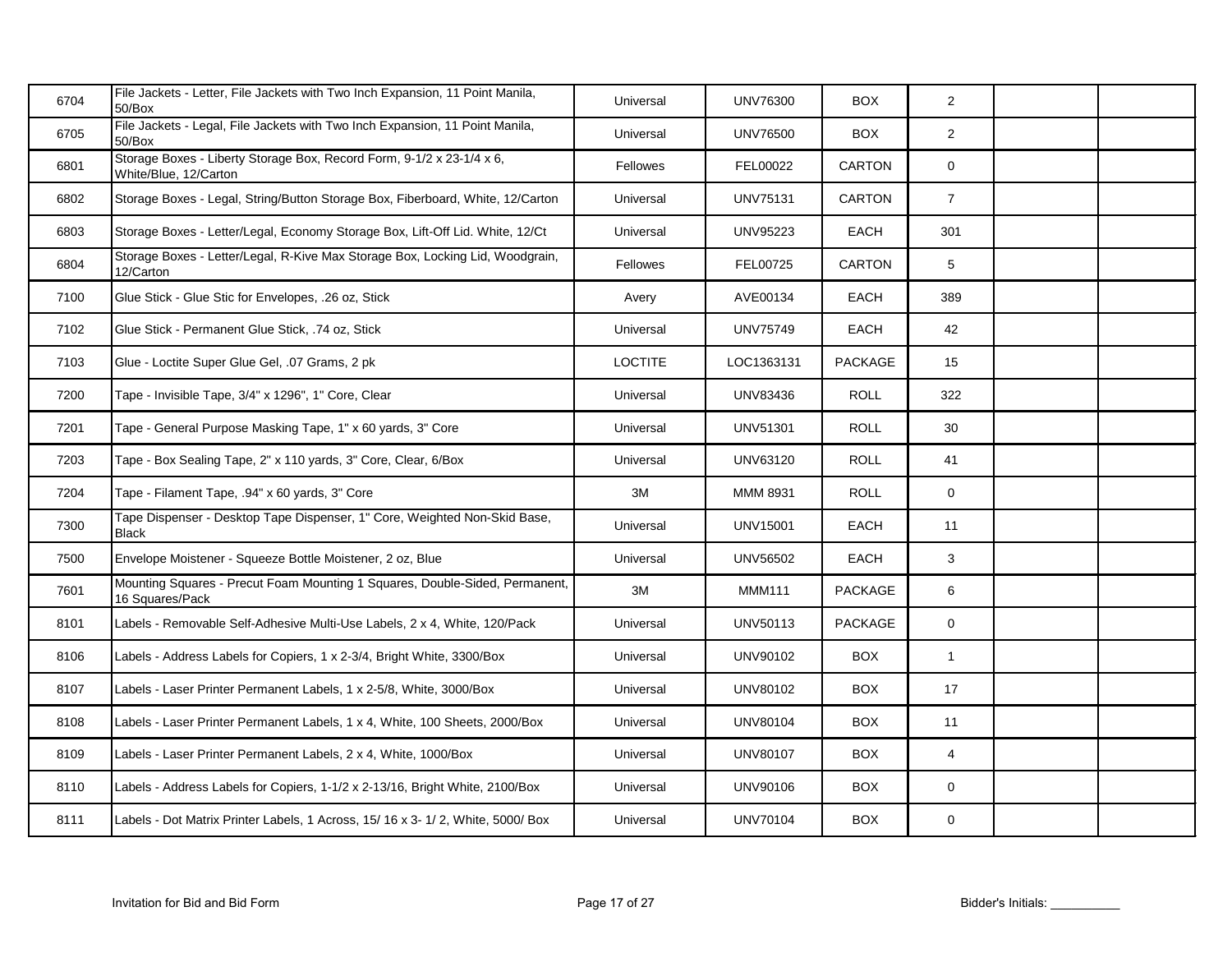| 8116 | Labels - Print or Write Removable Color-Coding Labels, 3/4in dia, Red, 1008/<br>Pack               | Avery            | AVE05466        | <b>PACKAGE</b> | 8               |  |
|------|----------------------------------------------------------------------------------------------------|------------------|-----------------|----------------|-----------------|--|
| 8117 | Labels - Print or Write Removable Color-Coding Labels, 3/4 in dia, Yellow, 1008/<br>Pack           | Avery            | AVE05462        | PACKAGE        | $\mathbf 0$     |  |
| 8119 | Labels - Print or Write Removable Color-Coding Labels, 3/4 in dia., Blue,<br>1008/Pack             | Avery            | AVE05469        | <b>PACKAGE</b> | $\mathbf 0$     |  |
| 8125 | Label Cartridge - For DYMO Label Writer Printer, Address Labels, 1-1/8 x 3-1/2,<br>White, 700/ Box | <b>DYMO</b>      | DYM30252        | <b>BOX</b>     | 161             |  |
| 8127 | End Tab Labels - Single Digit End Tab Labels, Number 0, White-on-Yellow, 250/<br>Roll              | Smead            | SMD67420        | <b>BOX</b>     | $\mathbf 0$     |  |
| 8128 | End Tab Labels - Single Digit End Tab Labels, Number 1, White-on-Light Blue,<br>250/ Roll          | Smead            | SMD67421        | <b>BOX</b>     | 0               |  |
| 8129 | End Tab Labels - Single Digit End Tab Labels, Number 2, White-on-Pink, 250/ Roll                   | Smead            | SMD67422        | <b>BOX</b>     | 0               |  |
| 8200 | Reinforcements - Hole Reinforcements, 1/4" Diameter, White, 200/ Pack                              | Avery            | AVE05729        | <b>BOX</b>     | 3               |  |
| 8201 | Reinforcements - Self- Adhesive Reinforcing Strips, 10 3/ 4 x 1, 200/ BX                           | C-Line           | CLI64112        | <b>BOX</b>     | 5               |  |
| 8300 | Seals - Inkjet Print or Write Notarial Seals, 2" Diameter, Gold, 44/ Pack                          | Avery            | AVE05868        | PACKAGE        | 3               |  |
| 8400 | Post-it - Standard Self-Stick Notes, 1-1/2 x 2, Yellow, 12 100- Sheet Pad/ Pack                    | Universal        | UNV35662        | <b>PACKAGE</b> | 74              |  |
| 8401 | Post-it - Standard Self-Stick Notes, 3 x 3, Yellow, 12 100- Sheet Pads/ Pack                       | Universal        | UNV35668        | PACKAGE        | 120             |  |
| 8403 | Post-it - Standard Tape Flags in Dispenser, Yellow, 50 Flags/ Dispenser                            | $3\mathsf{M}$    | MMM680YW2       | EACH           | 100             |  |
| 8404 | Post-it - Standard Tape Flags in Dispenser, Blue, 50 Flags/ Dispenser                              | 3M               | MMM680BE2       | <b>EACH</b>    | 33              |  |
| 8405 | Post-it - Standard Tape Flags in Dispenser, Red, 50 Flags/ Dispenser                               | $3\mathsf{M}$    | MMM680RD2       | <b>EACH</b>    | 56              |  |
| 8406 | Post-it - Standard Tape Flags in Dispenser, Green, 50 Flags/ Dispenser                             | $3\mathsf{M}$    | MMM680GN2       | <b>EACH</b>    | 50              |  |
| 8407 | Post-it - Standard Tape Flags in Dispenser, Orange, 50 Flags/ Dispenser                            | $3\mathsf{M}$    | MMM680OE2       | EACH           | 54              |  |
| 8410 | Message Tabs - "Sign Here" Arrow Message, 1/2" Flags, 4 Colors w/ Dispensers,<br>120/Pack          | $3\mathsf{M}$    | MMM684SH        | PACKAGE        | 10 <sup>°</sup> |  |
| 9201 | Punch - 30-Sheet Two-Hole Punch, 9/32" Holes, Black                                                | Universal        | <b>UNV74222</b> | EACH           | 9               |  |
| 9202 | Punch - 12-Sheet Deluxe Two- and Three- Hole Adjustable Punch, 9/32" Holes,<br><b>Black</b>        | Universal        | UNV74323        | EACH           | 8               |  |
| 9301 | Ruler - Acrylic Plastic Ruler, 12", Clear                                                          | Universal        | <b>UNV59022</b> | EACH           | $\overline{5}$  |  |
| 9302 | Engineering Scale - Triangular Scale, Plastic, 12", Engineering, Color- Coded                      | Chartpak         | CHA235E         | <b>EACH</b>    | $\mathbf{1}$    |  |
| 9401 | Scissors - All Purpose Scissors, Black, 8"                                                         | <b>Deskworks</b> | ACM13135        | EACH           | 24              |  |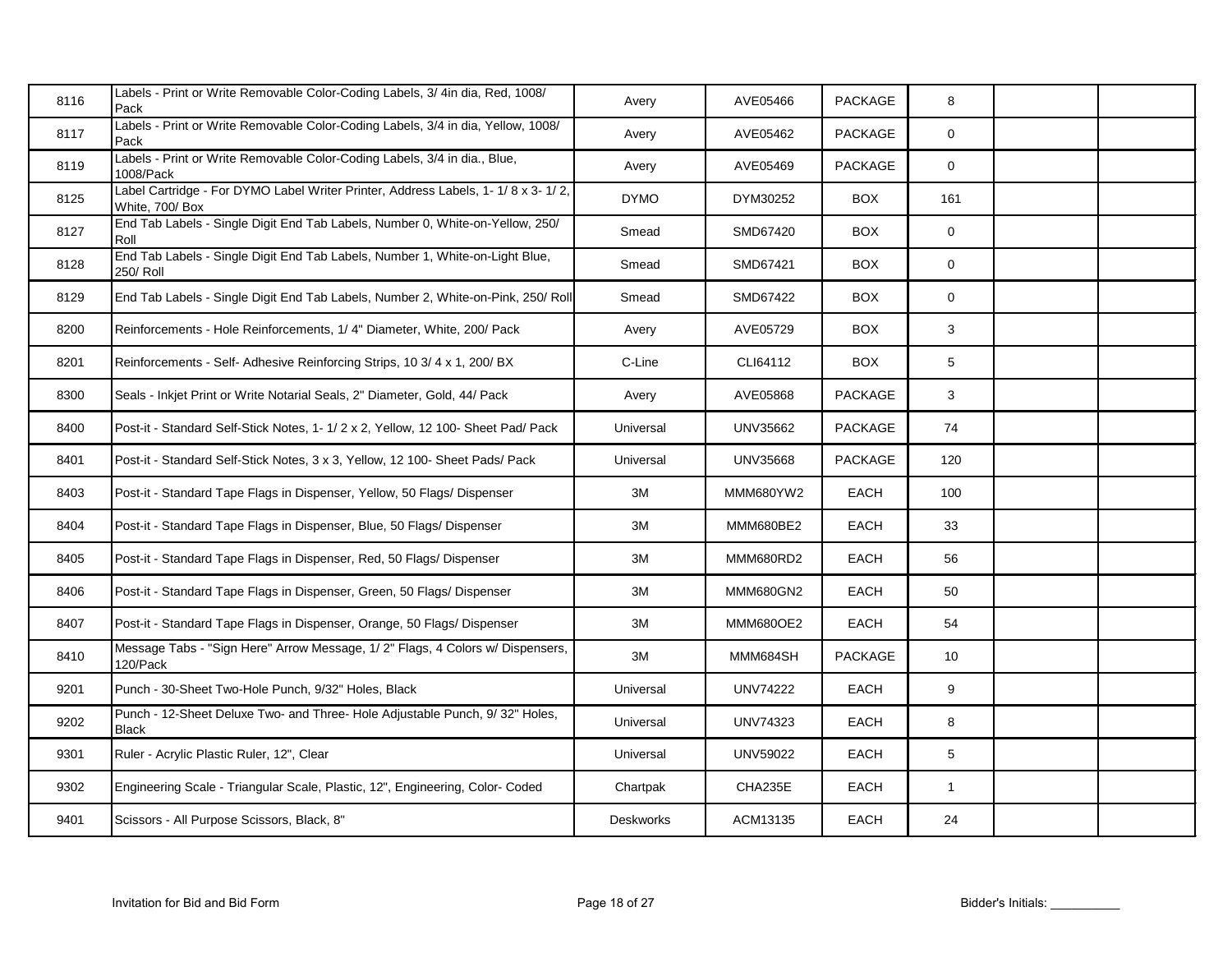| 9501  | Staples - Standard Chisel Point 210 Strip Count Staples, 5,000/ Box                                   | Universal       | <b>UNV79000</b>   | <b>BOX</b>    | 149             |  |
|-------|-------------------------------------------------------------------------------------------------------|-----------------|-------------------|---------------|-----------------|--|
| 9503  | Staples - S.F. 4 Premium Chisel Point 210 Count Full Strip Staples, 5,000/ Box                        | Swingline       | SWI35450          | <b>BOX</b>    | 21              |  |
| 9504  | Staples - High-Capacity Staples, 3/8 Inch Leg Length, 2500/ Box                                       | Swingline       | SWI35550          | <b>BOX</b>    | $\overline{4}$  |  |
| 9507  | Staples - Stanley® Bostitch 1/2" Heavy-Duty Staples, 85- Sheet Capacity, 1,000/<br>Box                | <b>Bostitch</b> | SB35121M          | <b>BOX</b>    | 3               |  |
| 9508  | Staples - Heavy Duty, 150 Sheet Capacity, 5/8", 1000/Box                                              | <b>Bostitch</b> | SB35581M          | <b>BOX</b>    | $\mathsf 0$     |  |
| 9511  | Staples - S.F. 13 Heavy- Duty 1/2 Inch Leg Length Staples, 90- Sheet Capacity,<br>1,000/ Box          | Swingline       | SWI35312          | <b>BOX</b>    | $5\overline{)}$ |  |
| 9515  | Staples - Swingline Optima Jam-Free Premium Staples - Standard 1/4" Leg,<br>3,750/Box                 | Swingline *     | SWI35556          | <b>BOX</b>    | 12              |  |
| 9602  | Stapler - Half Strip Stapler, 12-Sheet Capacity, Black                                                | Universal       | UNV43119          | EACH          | 3               |  |
| 9603  | Stapler - Light-Duty Desk Stapler, 20-Sheet Capacity, Black, Full Strip                               | Swingline       | SWI40701          | <b>EACH</b>   | 25              |  |
| 9604  | Stapler - Heavy-Duty Stapler, 160- Sheet Capacity, Black/ Gray                                        | Swingline       | SWI39005          | <b>EACH</b>   | 3               |  |
| 9605  | Stapler - Light-duty Stand-up Stapler, Reduced effort, Full-Strip, Black/Gray                         | Paper-Pro       | ACI1423           | EACH          | 20              |  |
| 9700  | Staple Remover - Jaw Style Staple Remover, Burgundy                                                   | Universal       | <b>UNV00700</b>   | EACH          | $\overline{4}$  |  |
| 9701  | Staple Remover - Heavy-Duty Staple Remover, Black                                                     | Max             | MXB RZ3F          | <b>EACH</b>   | 6               |  |
| 9702  | Staple Remover - Deluxe Jaw Style Staple Remover                                                      | Swingline       | SWI38101          | <b>EACH</b>   | 8               |  |
| 9703  | Staple Remover - Premium Blade Style Staple Remover, Satin Chrome Finish                              | Swingline       | SWI37141          | <b>EACH</b>   | 16              |  |
| 9800  | Letter Opener - Lightweight Hand Letter Opener, 9", Silver                                            | Universal       | UNV31750          | <b>EACH</b>   | 8               |  |
| 9801  | Letter Opener - Letter Slitter Hand Letter Opener w/ Concealed Blade, 2 1/ 2",<br>White, 3/ Pack      | Universal       | UNV31803          | EACH          | 188             |  |
| 10001 | Plotter Paper - Designjet Bright White Inkjet Paper, 24 lbs., 36" x 150 ft, White                     | HP*             | HEWC1861A         | <b>ROLL</b>   | $\mathbf{1}$    |  |
| 10002 | Plotter Paper - HP Universal Brand Paper Roll, 21 lbs., 2" Core, 24" x 150 ft,<br>White               | HP*             | HEWQ1396A         | EACH          | $\overline{2}$  |  |
| 10100 | Adding Tape - Adding Machine/ Calculator Roll, 16 lb, 1/2" Core, 2-1/4" x 150 ft,<br>White, 100/ CT   | Universal       | UNV35710          | <b>ROLL</b>   | 86              |  |
| 10101 | Cash Register Rolls - Single-Ply Thermal Cash Register/POS Rolls, 2- 1/ 4" x 80<br>ft., White, 50/Ctn | PM Company      | PMC05208          | <b>CARTON</b> | $\overline{0}$  |  |
| 10102 | Paper Rolls -Carbonless Credit Verification Kit 3 x 90 fo. White/Canary 10/carton                     |                 | PMC09300          | <b>CARTON</b> | $\mathbf 0$     |  |
| 10201 | Dry Toner - Transparency Film for Laser Copiers, Ltr, Clear, 100/ Box                                 | 3M              | <b>MMM PP2500</b> | <b>BOX</b>    | $\mathbf 0$     |  |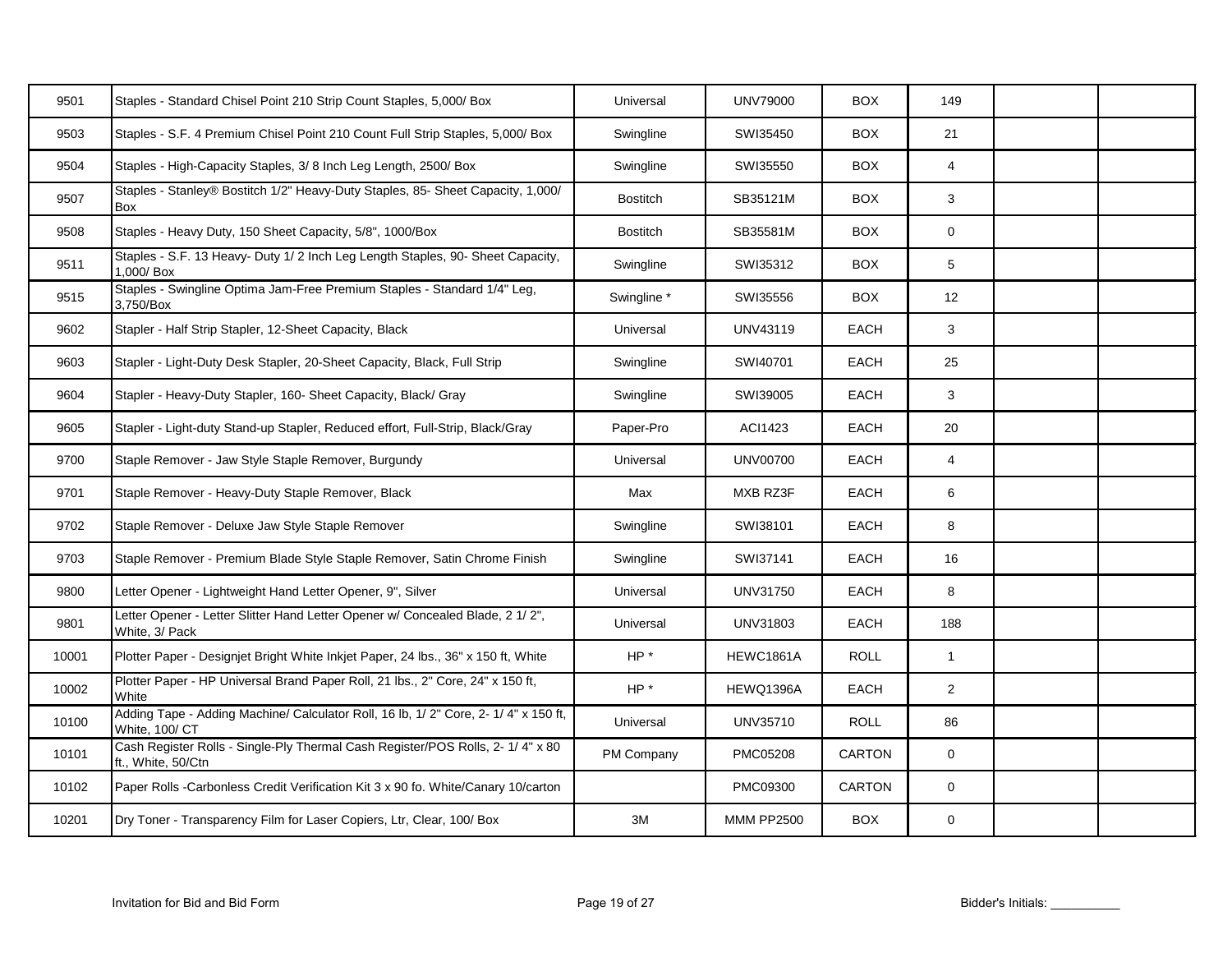| 10308 | Envelopes - 6 x 8 3/ 4 Rugged Padded Mailer, Side Seam, 6 x 8 3/ 4, Light Brown,<br>25/ Carton              | Caremail       | CML1143419      | <b>EACH</b>    | 57             |  |
|-------|-------------------------------------------------------------------------------------------------------------|----------------|-----------------|----------------|----------------|--|
| 10309 | Envelopes - 8 1/ 2 x 12 Jiffylite Self- Seal Mailer, Side Seam, #2, 8 1/ 2 x 12,<br>Golden Brown, 25/Carton | Seal Air Corp  | SEL10187        | EACH           | 105            |  |
| 10310 | Envelopes -10 1/ 2x16 Padded Self-Seal Mailer, Side Seam, #5, 10 1/ 2x16,<br>Golden Brown, 25/Carton        | Seal Air Corp  | SEL21489        | <b>EACH</b>    | 55             |  |
| 10330 | Envelopes - Catalog Envelope - 9" x 12", 24.00 lb, Gummed, Wove, 250/Box,<br>White                          | Universal      | <b>UNV44104</b> | <b>BOX</b>     | $\overline{0}$ |  |
| 10400 | Pads - Letter, Perforated Edge Writing Pad, Canary, 50-Sheet, Dozen                                         | Universal      | UNV10630        | PAD            | 339            |  |
| 10401 | Pads - Legal, Perforated Edge Writing Pad, Canary, 50-Sheet, Dozen                                          | Universal      | <b>UNV40000</b> | PAD            | 62             |  |
| 10402 | Pads - 5 x 8 Perforated Edge Writing Pad, Jr. Legal Rule, 5 x 8, Canary, 50-<br>Sheet, Dozen                | Universal      | <b>UNV46200</b> | PAD            | 362            |  |
| 10500 | Steno Notebooks - Steno Book, Gregg Rule, 6 x 9, Green, 80 Sheets/Pad                                       | Universal      | <b>UNV86920</b> | <b>DOZEN</b>   | 14             |  |
| 10501 | Spiral Bound Notebook - College Rule, 8- 1/ 2 x 11, White, 100 Sheets/Pad                                   | Mead           | MEA06622        | <b>EACH</b>    | 13             |  |
| 10600 | Phone Message Books - Wirebound Message Books, 2 3/ 4 x 5, Two- Part<br>Carbonless, 400 Sets/Book           | Universal      | UNV48003        | <b>BOOK</b>    | $\mathbf{1}$   |  |
| 10811 | Index Cards - 3" x 5" Unruled Index Cards, White, 100/Pack                                                  | Esselte        | <b>ESS 30</b>   | <b>PACKAGE</b> | 32             |  |
| 10812 | Index Cards - 3" x 5" Ruled Index Cards, White, 100/Pack                                                    | <b>Esselte</b> | <b>ESS 31</b>   | PACKAGE        | 17             |  |
| 10813 | Index Cards - 4" x 6" Ruled Index Cards, White, 100/Pack                                                    | <b>Esselte</b> | <b>ESS 41</b>   | PACKAGE        | $\mathbf{1}$   |  |
| 10815 | Index Cards - 4" x 6" Unruled Index Cards, White, 100/Pack                                                  | <b>Esselte</b> | <b>ESS 40</b>   | PACKAGE        | 39             |  |
| 11200 | Eraser - Eraser Caps, 144/Box                                                                               | Sanford        | PAP73015        | <b>BOX</b>     | $\overline{2}$ |  |
| 11201 | Eraser - Eraser Refills, Z21, 3/Tube                                                                        | Pentel         | PENZ21          | PACKAGE        | $\mathbf{1}$   |  |
| 11202 | Eraser - Clic Eraser Pen-Style Eraser, 3/Pack                                                               | Pentel         | PEN-ZE21BP3-K6  | PACKAGE        | 3              |  |
| 11203 | Eraser - Clic Eraser Pen-Style Eraser Refills, 2/Pack                                                       | Pentel         | PENZER2         | PACKAGE        | $\mathbf{1}$   |  |
| 11300 | Highlighter - Brite Liner Grip XL Highlighter, Chisel Tip, Fluorescent Yellow Ink,<br>12/Pk                 | Bic            | BICBLMG11YW     | EACH           | 192            |  |
| 11301 | Highlighter - Assorted Colors, Chisel Tip, Fluorescent, 5/Set                                               | <b>Bic</b>     | BICBLP51WASST   | <b>SET</b>     | 10             |  |
| 11302 | Highlighter - Chisel Tip, Fluorescent Blue, Dozen                                                           | Universal      | <b>UNV08864</b> | <b>DOZEN</b>   | $\mathbf{1}$   |  |
| 11303 | Highlighter - Chisel Tip, Fluorescent Orange, Dozen                                                         | Universal      | <b>UNV08863</b> | <b>DOZEN</b>   | 3              |  |
| 11304 | Highlighter - Chisel Tip, Fluorescent Green, Dozen                                                          | Universal      | <b>UNV08862</b> | <b>DOZEN</b>   | $\overline{a}$ |  |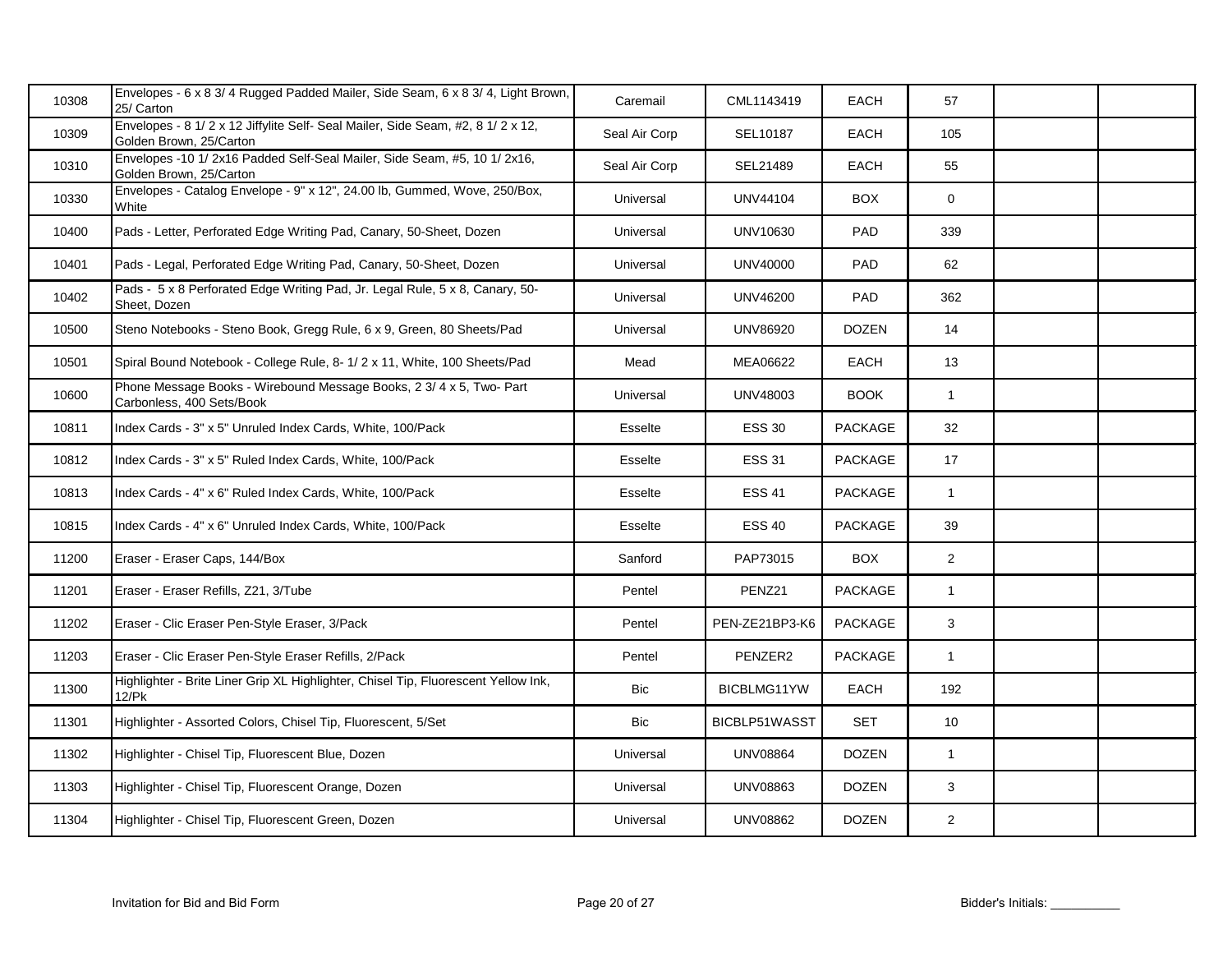| 11306 | Towelettes - Dry Erase Board Cleaning Wet Wipes, 6 x 9, 50/Container                      | Expo           | SAN81850            | <b>CONTAINER</b> | 5              |  |
|-------|-------------------------------------------------------------------------------------------|----------------|---------------------|------------------|----------------|--|
| 11307 | Markers - Low Odor Dry Erase Marker, Fine Point, Assorted, 4/Set                          | Expo           | SAN86074            | <b>SET</b>       | 15             |  |
| 11308 | Markers - Low Odor Dry Erase Markers, Chisel Tip, Basic Assorted, 4/Set                   | Expo           | SAN80074            | <b>SET</b>       | $\overline{7}$ |  |
| 11309 | Markers - Permanent Markers, Chisel Tip, Black, Dozen                                     | Universal      | <b>UNV07051</b>     | EACH             | 207            |  |
| 11310 | Markers - Permanent Markers, Chisel Tip, Red, Dozen                                       | Universal      | <b>UNV07052</b>     | <b>DOZEN</b>     | $\mathbf{1}$   |  |
| 11311 | Markers - Red Porous Point Stick Pen, Red Ink, Medium, Dozen                              | Universal      | <b>UNV50503</b>     | <b>DOZEN</b>     | $\mathbf{1}$   |  |
| 11312 | Highlighter - Brite Liner Highlighter, Chisel Tip, Fluorescent Yellow Ink, 12 per<br>Pack | Bic            | BICBL11YW           | <b>DOZEN</b>     | 8              |  |
| 11350 | Pen - Counterfeit Bill Detector Pen for Use w/U.S. Currency                               | <b>DriMark</b> | DRI 351B1           | EACH             | 3              |  |
| 11400 | Pencils - Economy Woodcase Pencil, HB #2, Yellow Barrel, Dozen                            | Universal      | <b>UNV55400</b>     | <b>DOZEN</b>     | 41             |  |
| 11401 | Pencils - Sharplet-2 Mechanical Pencil, 0.50 mm, Black Barrel                             | Pentel         | PENA125A            | <b>DOZEN</b>     | $\overline{2}$ |  |
| 11402 | Pencils - Sharplet-2 Mechanical Pencil, 0.70 mm, Dark Blue Barrel                         | Pentel         | PENA127C            | <b>DOZEN</b>     | $\mathbf{1}$   |  |
| 11403 | Pencils - Sharplet-2 Mechanical Pencil, 0.90 mm, Brown Barrel                             | Pentel         | PENA129E            | EACH             | $\overline{2}$ |  |
| 11404 | Pencils - Super Hi-Polymer Lead Refills, 0.5mm, HB, Black, 12 Leads/Tube                  | Pentel         | PENC505HB           | <b>TUBE</b>      | 8              |  |
| 11405 | Pencils - Super Hi-Polymer Lead Refills, 0.7mm, HB, Black, 12 Leads/Pack                  | Pentel         | PEN50HB             | <b>TUBE</b>      | $\overline{4}$ |  |
| 11406 | Pencils - Super Hi-Polymer Lead Refills, 0.9mm, HB, Black, 15 Leads/Pack                  | Pentel         | PEN509HB            | <b>TUBE</b>      | $\mathbf{1}$   |  |
| 11408 | Pencils - Sharpwriter Mechanical Pencil, HB, 0.70 mm, Yellow Barrel, Dozen                | Paper Mate     | PAP30301            | <b>DOZEN</b>     | $\overline{2}$ |  |
| 11605 | Pens - Roller Ball Stick Dye-Based Pen, Blue Ink, Micro, Dozen                            | Sanford        | SAN60153            | <b>DOZEN</b>     | $\mathbf{1}$   |  |
| 11606 | Pens - Roller Ball Stick Dye-Based Pen, Black Ink, Micro, Dozen                           | Sanford        | SAN60151            | <b>DOZEN</b>     | $\overline{4}$ |  |
| 11607 | Pens - Roller Ball Stick Dye-Based Pen Black Ink, Fine, Dozen                             | Sanford        | SAN60101            | <b>DOZEN</b>     | $\overline{2}$ |  |
| 11610 | Pens - Precise V5 Roller Ball Stick Pen, Needle Pt, Black Ink, 0.5mm Extra Fine,<br>Dozen | Pilot          | PIL35334            | <b>DOZEN</b>     | $\pmb{0}$      |  |
| 11611 | Pens - Precise V5 Roller Ball Stick Pen, Needle Pt, Red Ink, 0.5mm Extra Fine,<br>Dozen   | Pilot          | PIL35336            | <b>DOZEN</b>     | $\overline{4}$ |  |
| 11702 | Pens - Standard Ballpoint Counter Pen, Black Ink, Medium                                  | <b>PMF</b>     | PMC05057            | EACH             | 6              |  |
| 11797 | Pens - Round Stic Grip Ballpoint Stick Pen, Red Ink, Fine, Dozen                          | Bic            | <b>BIC GSFG11RD</b> | <b>DOZEN</b>     | $\mathbf{1}$   |  |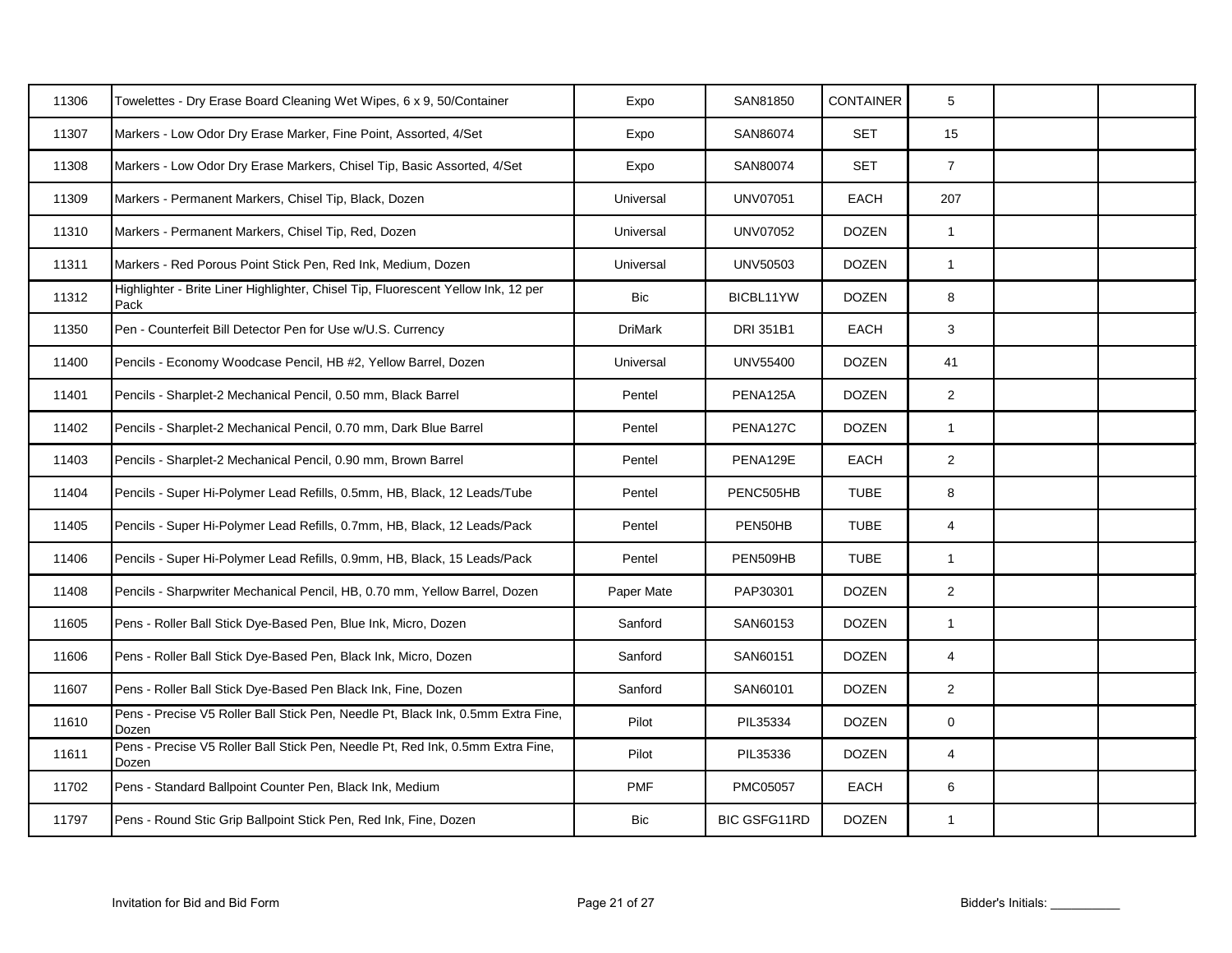| 11798 | Pens - Soft Feel Ballpoint Stick Pen, Red Ink, Medium, Dozen                                           | <b>Bic</b> | <b>BIC SGSM11RD</b> | <b>DOZEN</b>   | 9              |  |
|-------|--------------------------------------------------------------------------------------------------------|------------|---------------------|----------------|----------------|--|
| 11799 | Pens - Soft Feel Ballpoint Stick Pen, Blue Ink, Medium, Dozen                                          | Bic        | BIC SGSM11BE        | <b>DOZEN</b>   | 39             |  |
| 11801 | Pens - Soft Feel Ballpoint Stick Pen, Black Ink, Medium, Dozen                                         | Bic        | <b>BIC SGSM11BK</b> | <b>DOZEN</b>   | 67             |  |
| 11802 | Pens - Round Stic Ballpoint Stick Pen, Black Ink, Medium, Dozen                                        | <b>Bic</b> | <b>BIC GSM11BK</b>  | <b>DOZEN</b>   | 8              |  |
| 11809 | Pens - Ballpoint Stick Oil- Based Pen, Blue Ink, Fine, Dozen                                           | Universal  | <b>UNV27421</b>     | <b>DOZEN</b>   | $\mathbf{1}$   |  |
| 11810 | Pens - Ballpoint Stick Oil- Based Pen, Black Ink, Fine, Dozen                                          | Universal  | <b>UNV27420</b>     | <b>DOZEN</b>   | $\mathbf{1}$   |  |
| 11811 | Pens - Ballpoint Stick Oil- Based Pen, Red Ink, Medium, Dozen                                          | Universal  | UNV27412            | <b>DOZEN</b>   | 3              |  |
| 11812 | Pens - Ballpoint Stick Oil- Based Pen, Black Ink, Medium, Dozen                                        | Universal  | UNV27410            | <b>DOZEN</b>   | 19             |  |
| 11813 | Pens - Ballpoint Stick Oil- Based Pen, Blue Ink, Medium, Dozen                                         | Universal  | <b>UNV27411</b>     | <b>DOZEN</b>   | $\mathbf{1}$   |  |
| 11822 | Pencil Sharpener - Compact Desktop Battery-Operated Pencil Sharpener, Black,<br>Uses Four AA batteries | Hunt       | EPI16750            | <b>EACH</b>    | 3              |  |
| 11827 | Pens - Round Stic Ballpoint Stick Pen, Black Ink, Fine, Dozen                                          | Bic        | <b>BIC GSF11BK</b>  | <b>DOZEN</b>   | 5              |  |
| 11829 | Pens - Round Stic Ballpoint Stick Pen, Black Ink, Medium, Dozen                                        | Bic        | <b>BIC GSM11BK</b>  | <b>DOZEN</b>   | 9              |  |
| 11830 | Pens - Round Stic Ballpoint Stick Pen Blue Ink, Fine, Dozen                                            | Bic        | BIC GSF11BE         | <b>DOZEN</b>   | $\mathbf{3}$   |  |
| 11831 | Pens - Round Stic Ballpoint Stick Pen, Blue Ink, Medium, Dozen                                         | <b>Bic</b> | BIC GSM11BE         | <b>DOZEN</b>   | 9              |  |
| 11835 | Pens - Clic Stic Ballpoint Retractable Pen, Black Ink, Medium, Dozen                                   | <b>Bic</b> | <b>BIC CSM11BK</b>  | <b>DOZEN</b>   | 17             |  |
| 11836 | Pens - Clic Stic Ballpoint Retractable Pen, Blue Ink, Medium, Dozen                                    | <b>Bic</b> | BIC CSM11BE         | <b>DOZEN</b>   | $10\,$         |  |
| 11838 | Pens - Zebra Sarasa Roller Ball Retractable Gel Pen, Black Ink, Medium, 20 per<br>Box                  | Zebra      | ZEB14680            | <b>DOZEN</b>   | 9              |  |
| 11903 | Sharpie - Permanent Marker, Fine Point, Black, Dozen                                                   | Sharpie    | SAN30001            | <b>DOZEN</b>   | 27             |  |
| 11904 | Sharpie - Permanent Marker, Extra Fine Point, Black, Dozen                                             | Sharpie    | SAN 35001           | <b>DOZEN</b>   | $\overline{7}$ |  |
| 11905 | Sharpie - Permanent Marker, Fine Point, Red, Dozen                                                     | Sharpie    | SAN 30002           | <b>DOZEN</b>   | 9              |  |
| 11907 | Pens - Signo Gel RT Roller Ball Retractable Gel Pen, Black Ink, Medium, Dozen                          | Sanford    | SAN 65940           | <b>DOZEN</b>   | 6              |  |
| 11909 | Pen Refill - Refill for G2 Gel, Dr. Grip Gel/ Ltd, ExecuGel G6, Q7, Fine Tip, Black,<br>2/ Pack        | Pilot      | PIL77240            | <b>PACKAGE</b> | $\mathbf 0$    |  |
| 11911 | Pens - G2 Gel Roller Ball Pen, Retractable, Refillable, Black Ink, 0.7mm Fine,<br>Dozen                | Pilot      | PIL31020            | <b>DOZEN</b>   | 6              |  |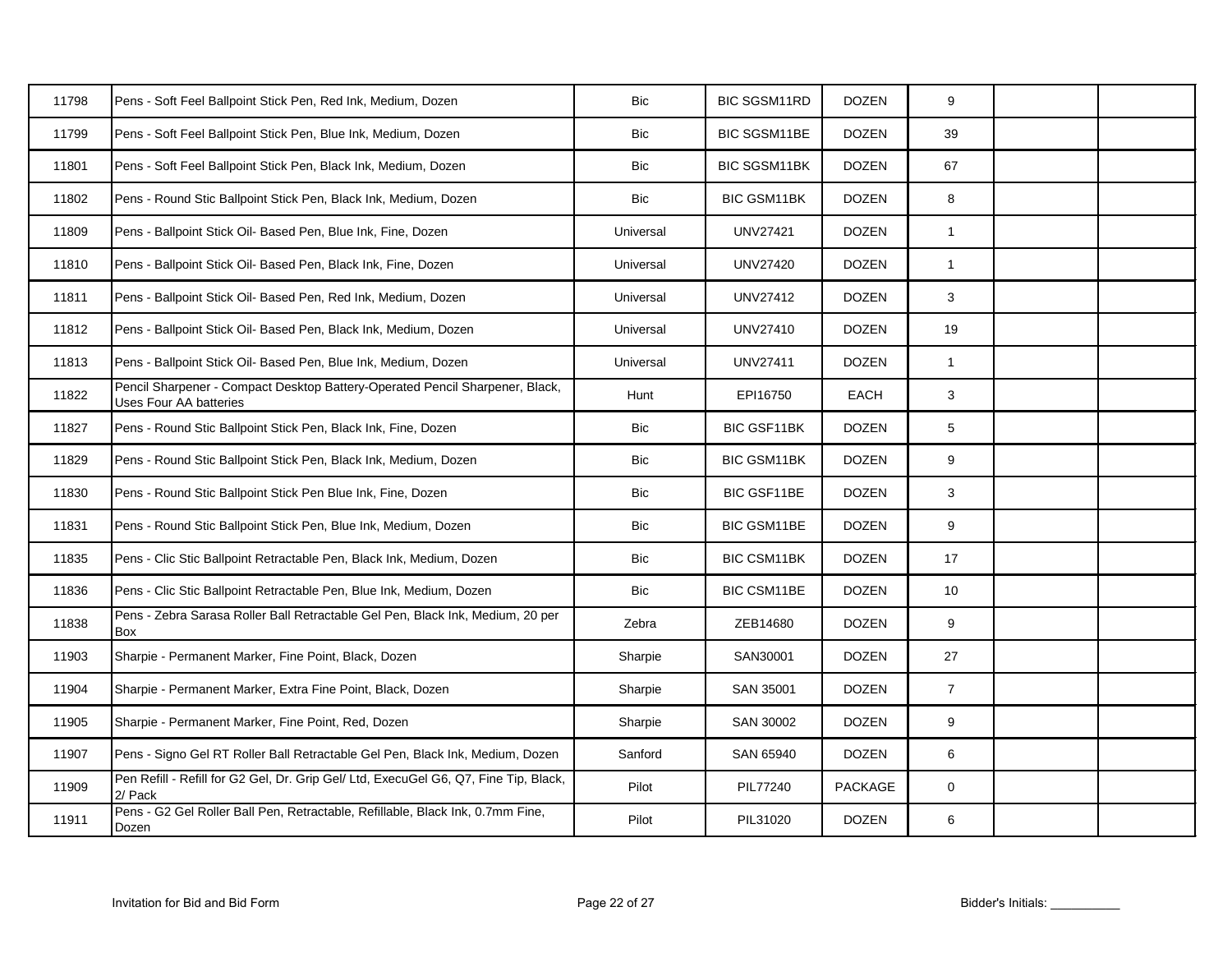| 11912 | Pens - G2 Gel Roller Ball Pen, Retractable, Refillable, Blue Ink, 0.7mm Fine,<br>Dozen              | Pilot               | PIL31021          | <b>DOZEN</b>   | 6              |  |
|-------|-----------------------------------------------------------------------------------------------------|---------------------|-------------------|----------------|----------------|--|
| 11913 | Pens - Signo Gel 207 Roller Ball Retractable Gel Pen, Blue Ink, Medium, Dozen                       | Sanford             | SAN33951          | <b>DOZEN</b>   | 9              |  |
| 11914 | Pens - Signo Gel GRIP Roller Ball Stick Gel Pen, Black Ink, Medium, Dozen                           | Sanford             | SAN 65450         | <b>DOZEN</b>   | $\overline{2}$ |  |
| 12105 | Ribbon - Data Products® R5110 Correctable Ribbon for IBM Wheelwriter Series<br><b>Typewriters</b>   | Lexmark             | 1380999           | EACH           | $\mathbf 0$    |  |
| 12112 | Ribbon - Calculator, R3027 Compatible Ribbon, Black/ Red                                            | <b>DataProducts</b> | <b>DPS R3027</b>  | EACH           | 18             |  |
| 12116 | Ribbon - R1420 Compatible Ribbon, Black, Typewriter, (for use in Brother<br>typewriter)             | <b>DataProducts</b> | <b>DPS R1420</b>  | EACH           | 5              |  |
| 12202 | Lift-Off Tape - Lift-Off Tape for IBM Wheelwriter Series Typewriters                                | Lexmark             | 1337765           | <b>EACH</b>    | $\mathbf 0$    |  |
| 12203 | Lift-Off Tape - Lift-Off Tape for use with IBM Selectric II/III Series and Others,<br>6/Box         | <b>DataProducts</b> | <b>DPS R51816</b> | <b>BOX</b>     | $\mathbf{1}$   |  |
| 13200 | Batteries "AA" - Duracell® Alkaline "AA" Batteries; 16-Pack                                         | Duracell            | MN1500B16         | <b>EACH</b>    | 1214           |  |
| 13201 | Batteries "AAA" - Duracell® Alkaline "AAA" Batteries; 12-Pack                                       | Duracell            | <b>MN24RT12Z</b>  | EACH           | 320            |  |
| 13202 | Batteries "C" - Duracell® Alkaline "C" Batteries; 1.5V, 8-Pack                                      | Duracell            | MN14RT8Z          | <b>EACH</b>    | 29             |  |
| 13203 | Batteries "D" - Duracell® Alkaline "D" Batteries; 8-Pack                                            | Duracell            | MN13RT8Z          | <b>EACH</b>    | 152            |  |
| 13204 | Batteries "9V" - Duracell® Alkaline "9V" Batteries; 4-Pack                                          | Duracell            | MN16RT4Z          | <b>EACH</b>    | 72             |  |
| 13205 | Batteries "E2 Lithium" - Energizer® Specialty Batteries; e2 Lithium Photo Battery,<br>123, 3V, EACH | Energizer           | EVE-EL123AP       | <b>EACH</b>    | 6              |  |
| 17100 | Diskettes - 3.5", IBM, DS/HD, Formatted, 25/Box                                                     | Maxell              | MAX556423         | <b>BOX</b>     | $\mathbf 0$    |  |
| 17101 | CD-RW Discs - 700MB/80min, 12x, w/Jewel Cases, Silver, 5/Pack                                       | Imation *           | <b>IMN16950</b>   | <b>EACH</b>    | 15             |  |
| 17102 | CD-R Discs - 700MB/80min, 52x, Spindle, Silver, 100/Pack                                            | Innovera            | <b>IVR77990</b>   | <b>PACKAGE</b> | $\overline{4}$ |  |
| 17103 | CD-R Discs - 700MB/80min, 52x, w/Slim Jewel Cases, Silver, 10/Pack                                  | Verbatim *          | <b>VER94935</b>   | EACH           | 230            |  |
| 17104 | DVD-R/RAM - Recordable DVD's, Rewriteable 1000 times, Capacity<br>9.4GB/Double-Sided, Each          | Innovera            | IVR46805          | <b>EACH</b>    | $\mathbf 0$    |  |
| 17105 | DVD+RW - Rewritable DVDs w/jewel case, Capacity 4.7GB/Single-Sided, 120<br>minute capacity, Each    | Verbatim            | <b>VER94520</b>   | <b>EACH</b>    | 15             |  |
| 17110 | DVD-R - 4.7GB, 16x, Spindle, Silver, 50/Pack                                                        | Innovera            | IVR46850          | <b>PACKAGE</b> | 33             |  |
| 17111 | DVD-R - 8cm Minidisc DVD- R, 1.4GB, 4x, w/ Jewel Case, Silver, 3/ Pack                              | Innovera            | IVR46803          | PACKAGE        | $\mathbf 0$    |  |
| 17200 | Photo Paper - Glossy Photo Paper, 60 lbs., Glossy, 8-1/2 x 11, 50 Sheets/Pack                       | Epson               | EPSS041649        | PACKAGE        | $\mathbf 0$    |  |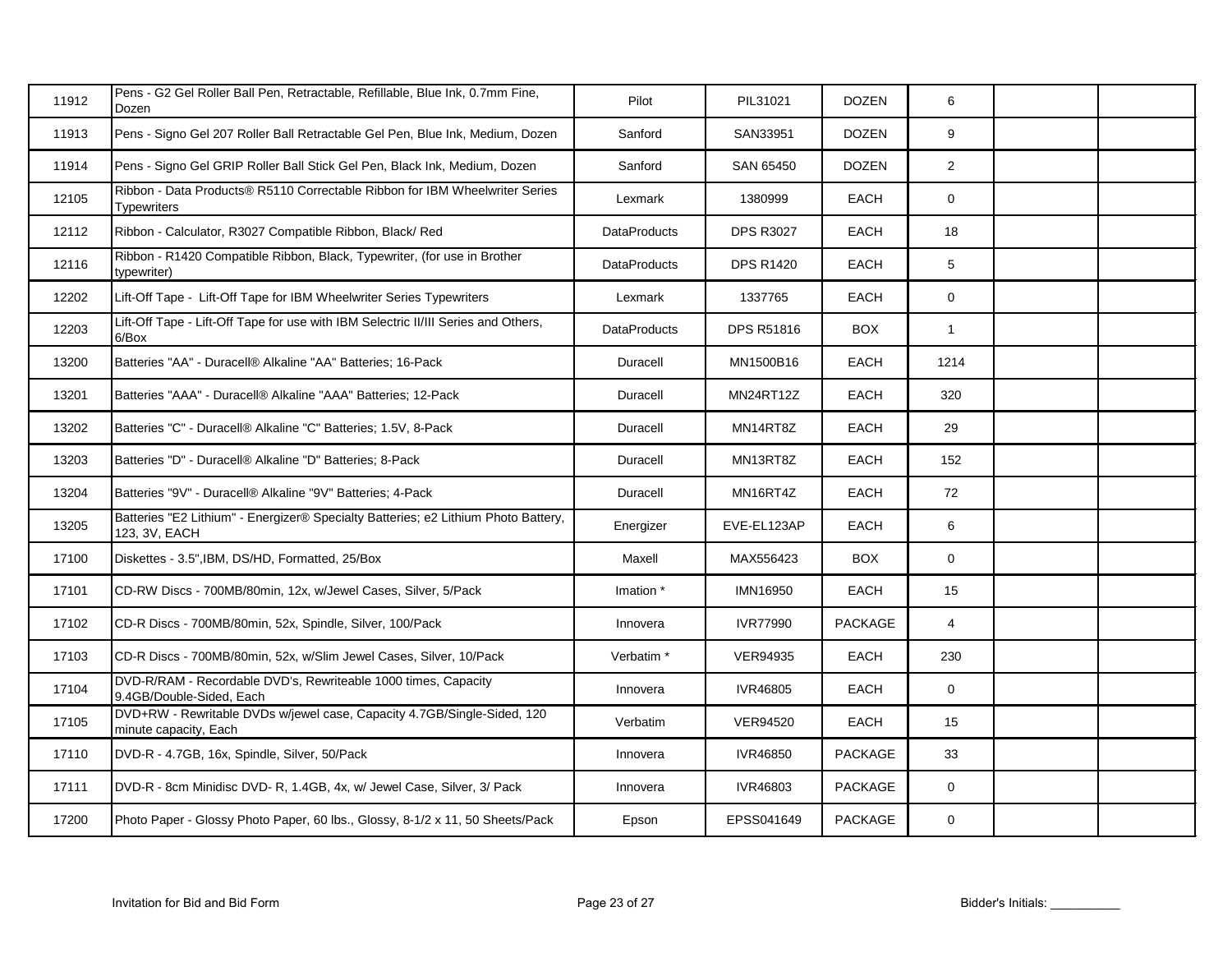| 17210 | CD/DVD Envelopes - CD/DVD Envelopes, Paper Envelope With Clear Poly<br>Window, 50/Box                                                                     | Innovera       | IVR39403        | <b>BOX</b>  | 34             |  |
|-------|-----------------------------------------------------------------------------------------------------------------------------------------------------------|----------------|-----------------|-------------|----------------|--|
| 17300 | Compressed Air Duster - Compressed Gas Duster, 7 oz Can                                                                                                   | Universal      | IVR51501        | EACH        | 83             |  |
| 17400 | Surge Protector - Six-Outlet Power Strip, 120V, 6ft Cord, 12-1/4 x 2-1/2 x 1-3/<br>8. Platinum                                                            | <b>Fellows</b> | FEL99027        | <b>EACH</b> | 13             |  |
| 17500 | Mouse Pad - Standard Mouse Pad, 8" x 9", Blue                                                                                                             | Fellowes       | FEL58021        | <b>EACH</b> | 13             |  |
| 17501 | Wrist Rest - Memory Foam Mouse Pad/Wrist Rest, 1.0" x 7.9" x 9.3" - Silver/Black                                                                          | Fellowes       | FEL9175801      | EACH        | 3              |  |
| 18100 | Calendar Refill - Desk Calendar Refill, 3-1/2" x 6", 2 Pages For Each Weekday                                                                             | At-A-Glance    | AAG E71750      | <b>EACH</b> | $\overline{4}$ |  |
| 18101 | Calendar Base - Base for E71750 Calendar Refills, 3 1/2" x 6", Black                                                                                      | At-A-Glance    | AAGE1700        | EACH        | $\mathbf 0$    |  |
| 18102 | Calendar Refill - Compact Desk Calendar Refill, 3" x 3 3/4", 2 Pages For Each<br>Weekdav                                                                  | At-A-Glance    | AAGE91950       | EACH        | $\mathbf{1}$   |  |
| 18103 | Calendar Base - Compact Desk Calendar Base, 3" x 3 3/4"for E919-50 Calendar<br>Refills, Black                                                             | At-A-Glance    | AAGE1900        | <b>EACH</b> | 0              |  |
| 18200 | Calendar - Desk Pad, 22" x 17", Non-Refillable, Ruled Daily Blocks, Vinyl Corners,<br>Eyelets For Hanging, Jan-Dec                                        | At-A-Glance    | AAGSK2400       | EACH        | 47             |  |
| 18301 | Calendar - Yearly Wall Calendar, Metal Bound, Unruled Daily Blocks, Hanging<br>Eyelets, 24" x 36", Blue Ink                                               | At-A-Glance    | AAG PM1228      | <b>EACH</b> | $\overline{7}$ |  |
| 18401 | Appointment Book - Daily Appointment Book, 4-7/8" x 8", DayMinder,<br>Nonrefillable, Ruled, One Day Per Page, 2 month reference blocks                    | At-A-Glance    | AAG G10000      | <b>EACH</b> | $\overline{2}$ |  |
| 18402 | Appointment Book - 4-Person Daily Appt. Book, 7 7/8" x 11", DayMinder,<br>Nonrefillable, Ruled, 1 Day/Page, 2 Month Ref. Blocks                           | At-A-Glance    | AAG G56000      | EACH        | 6              |  |
| 18502 | Appointment Book - Weekly Planner, 6-7/8" x 8-3/4", Nonrefillable, Ruled, One<br>Week Per Spread, 12 month reference blocks                               | At-A-Glance    | AAGG53500       | <b>EACH</b> | 3              |  |
| 18503 | Appointment Book - Weekly Appointment Book, 8-1/4" x 10 -7/8", Nonrefillable,<br>Ruled, One Week Per Spread, 12 Month Reference Blocks                    | At-A-Glance    | AAG 7095005     | <b>EACH</b> | 3              |  |
| 18504 | Appointment Book - Weekly/Monthly Appointment Book, 8" x 9-7/8", Simulated<br>Leather, Black                                                              | At-A-Glance    | AAG760105       | <b>EACH</b> | 3              |  |
| 18600 | Appointment Book - Monthly Planner, 6-7/8" x 8-3/4", Nonrefillable, Unruled, One<br>Month Per Spread, 6 Month Reference Blocks, 16 Month Fiscal           | At-A-Glance    | AAG 7012705     | <b>EACH</b> | $\mathbf 0$    |  |
| 18601 | Appointment Book - Monthly Planner, 9" x 11", Nonrefillable, Unruled, One Month<br>Per Spread, 13 Month Jan-Jan, Telephone/Address Pages                  | At-A-Glance    | AAG 7026005     | EACH        | 13             |  |
| 18602 | Appointment Book - Monthly Planner, 6-7/8" x 8-3/4", Nonrefillable, Unruled, 1<br>Month/Spread, 6 Month Reference Blocks, Memo Section                    | At-A-Glance    | AAG G40000      | EACH        | 15             |  |
| 18603 | Appointment Book - 3-Year Monthly Planner, 8-1/2" x 11", Refillable, Unruled, 1<br>Month/Spread, 6 Month Ref. Blocks, Yrly. Dividers. Sim. Leather. Black | At-A-Glance    | AAG 7023605     | EACH        | 0              |  |
| 18604 | Appointment Book - QuickNotes Monthly Planner, Jan. - Dec., 8 1/4" x 10 7/8",<br><b>Black</b>                                                             | At-A-Glance    | AAG 760605      | <b>EACH</b> | $\mathbf 0$    |  |
| 18605 | 'Today Is" Wall Calendar - Refill, 6 5/8" x 9 1/8", 2013                                                                                                  | At-A-Glance    | <b>AAG K150</b> | <b>EACH</b> | $\mathbf 0$    |  |
| 18606 | Appointment Book - 5-Year Monthly Planner, 8-1/2" x 11", Refillable, Unruled, 1<br>Month/Spread, Yrly. Dividers. Sim. Leather. Black                      | At-A-Glance    | AAG 7029605     | <b>EACH</b> | $\mathbf{1}$   |  |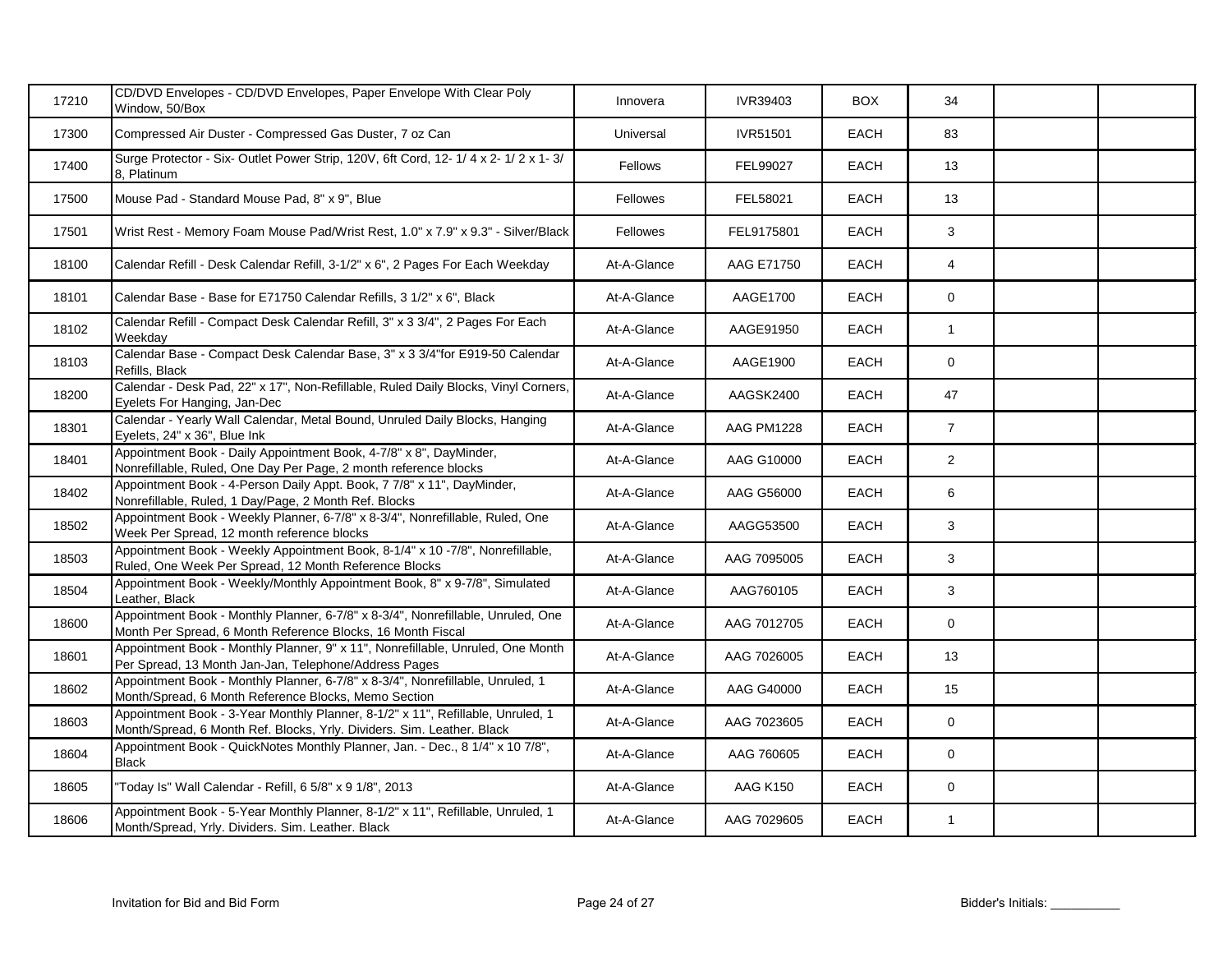| 18610 | Appointment Book - DayMinder Four-Person Group Appointment Book                                                                            | At-A-Glance             | AAGG5600         | EACH           | $\mathbf{1}$   |  |
|-------|--------------------------------------------------------------------------------------------------------------------------------------------|-------------------------|------------------|----------------|----------------|--|
| 18618 | Appointment Book Refill - Three- Or Five-Year Planner, Black, 9" x 11", 2014<br>Refill for 7023605 and 7029605                             | At-A-Glance             | AAG7092374       | EACH           | $\overline{7}$ |  |
| 18619 | Appointment Book Refill - Three- Or Five-Year Planner, Black, 9" x 11", 2015<br>Refill for 7023605 and 7029605                             | At-A-Glance             | AAG7092375       | EACH           | 6              |  |
| 18620 | Appointment Book Refill - Three- Or Five-Year Planner, Black, 9" x 11", 2016<br>Refill for 7023605 and 7029605                             | At-A-Glance             | AAG7092376       | EACH           | 0              |  |
| 18621 | Appointment Book Refill - Three- Or Five-Year Planner, Black, 9" x 11", 2017<br>Refill for 7023605 and 7029605 - ** Available July, 2013** | At-A-Glance             | AAG 7092377      | EACH           | 0              |  |
| 18622 | Appointment Book Refill - Three- Or Five-Year Planner, Black, 9" x 11", 2018<br>Refill for 7023605 and 7029605                             | At-A-Glance             | AAG 7092378      | EACH           | $\mathbf 0$    |  |
| 19100 | Cassettes - Leaderless, ,20/bx.90 min. Dictating cassettes,10/BX, EACH                                                                     | Maxwell                 | MAX102211        | EACH           | 0              |  |
| 19101 | Cassettes - MICRO, 60min., 3/Pkg                                                                                                           | Maxell                  | MAX179030        | <b>PACKAGE</b> | $\mathbf 0$    |  |
| 19200 | Cassettes - VHS, 120 Minutes, Premium Grade                                                                                                | Maxwell                 | MAX214016        | EACH           | 0              |  |
| 20207 | Labels - Exhibit labels, plain white with black print 100/set                                                                              | <b>RPM</b>              | <b>EL33</b>      | <b>SET</b>     | 6              |  |
| 21100 | Binding Combs - Plastic Comb Bindings, 5/16" Diameter, 40 Sheet Capacity,<br>Black, 100 Combs/Pack                                         | Fellows                 | FEL 52507        | <b>BOX</b>     | $\mathbf{1}$   |  |
| 21101 | Binding Combs - Plastic Comb Bindings, 3/8" Diameter, 55 Sheet Capacity, Black,<br>100 Combs/Pack                                          | Acco                    | FEL52325         | <b>BOX</b>     | $\mathbf{1}$   |  |
| 21102 | Binding Combs - CombBind Standard Spines, 1/2" Diameter, 85 Sheet Capacity,<br>Black, 100/Box                                              | Acco                    | GBC4090034       | <b>BOX</b>     | $\overline{2}$ |  |
| 21103 | Binding Combs - CombBind Standard Spines, 5/8" Diameter, 125 Sheet Capacity,<br>Black, 25/Box                                              | Acco                    | GBC4090046       | <b>BOX</b>     | 3              |  |
| 21104 | Binding Combs - CombBind Standard Spines, 3/4" Diameter, 150 Sheet Capacity,<br>Black, 100/Box                                             | Acco                    | GBC4090052       | <b>BOX</b>     | 0              |  |
| 21105 | Binding Combs - CombBind Premium Matte Spines, 1/4" Diameter, 25 Sheet<br>Capacity, Black, 100/Pack                                        | <b>GBC</b>              | GBC 4090306      | <b>BOX</b>     | 0              |  |
| 21106 | Binding Combs - CombBind Standard Spines, 1-1/2" Diameter, 320 Sheet<br>Capacity, Black, 100/Box                                           | <b>GBC</b>              | GBC 4200010      | <b>EACH</b>    | 0              |  |
| 22201 | Phone Cord - Handset 12', dark gray                                                                                                        | <b>Tech Electronics</b> | B <sub>107</sub> | <b>EACH</b>    | 15             |  |
| 22400 | Wall Clock - Round Wall Clock, 12-1/2in, Black                                                                                             | Universal               | <b>UNV10431</b>  | <b>EACH</b>    | 11             |  |
| 22500 | Visitor Register Book - Visitor Register Book, Red Hardcover, 112 Pages, 8 1/2 x<br>111/2                                                  | Wilson-Jones            | WLJS490          | EACH           | 0              |  |
| 22502 | Notary Public Record Book - Burgundy Cover, 60 Pages, 8 1/2 x 10 1/2                                                                       | Dome                    | <b>DOM880</b>    | EACH           | 3              |  |
| 22505 | Journal Book - Esselte Canvas Journal Book, 150 Sheets, Thread Sewn, 12.12" x<br>7.62" Sheet Size                                          | Esselte*                | ESS66150J        | EACH           | $\mathbf 0$    |  |
| 22506 | Journal Book - Esselte Canvas Journal Book, 500 Sheets, Thread Sewn, 12.12" x<br>7.62" Sheet Size                                          | Esselte*                | ESS66500J        | EACH           | 0              |  |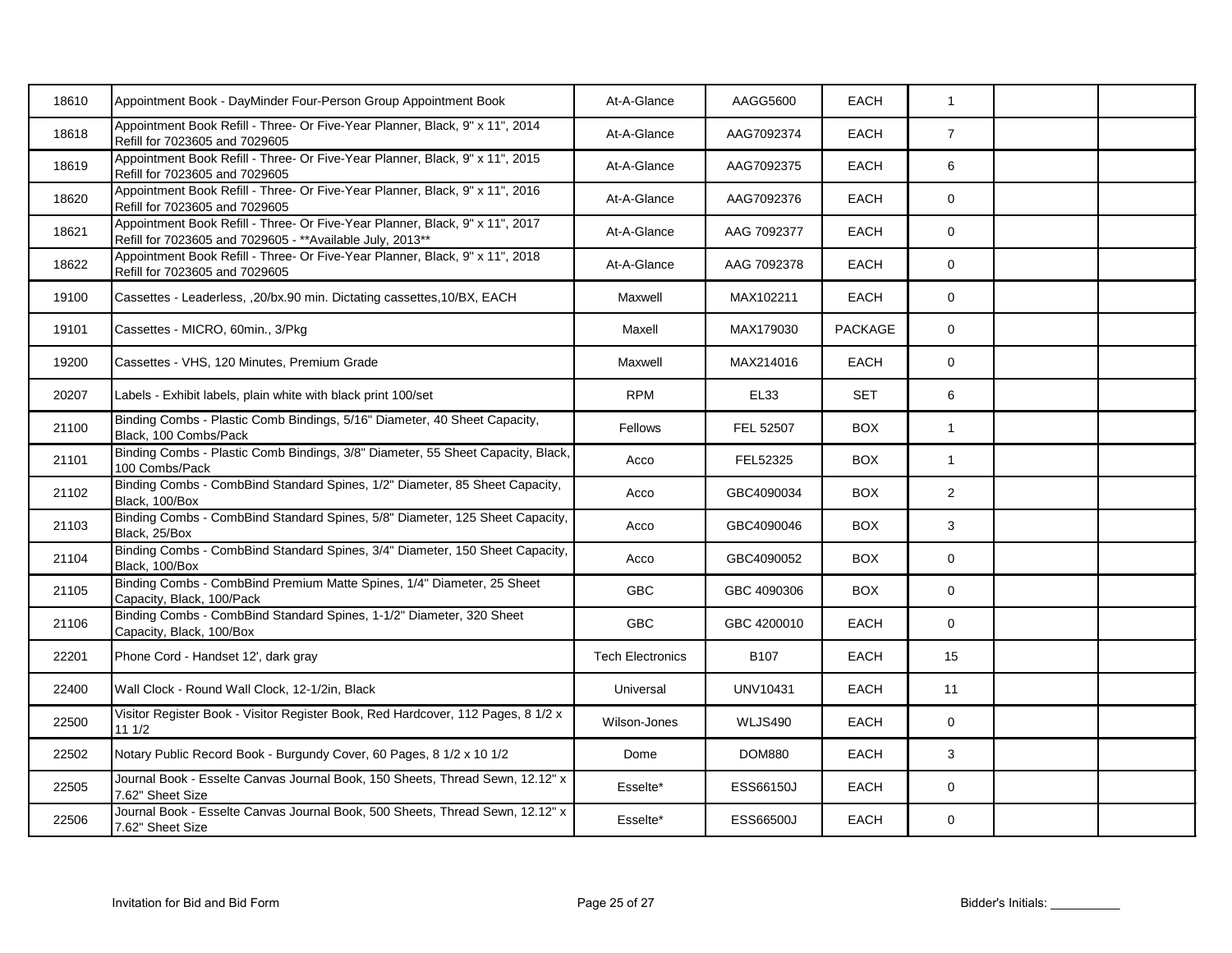| 22600 | Posterboard - White Poster Board, 28 x 22, 50/Carton                                       | Elmers     | EPI750173         | <b>EACH</b>    | 0              |  |
|-------|--------------------------------------------------------------------------------------------|------------|-------------------|----------------|----------------|--|
| 22800 | Waste Basket - 7 gallon                                                                    | Rubbermaid | 22177             | <b>EACH</b>    | $\overline{7}$ |  |
| 22901 | Dry Erase Board - Quartet® Wood Framed Dry-Erase Board; 3x2'                               | Quartet    | <b>ORT S573</b>   | <b>EACH</b>    | 2              |  |
| 22902 | Cork Board - Quartet® Oak Finish Frame Cork Board; 36x24"                                  | Quartet    | QRT303            | <b>EACH</b>    | 6              |  |
| 23000 | Floor Mats - Economy Carpet Chair Mat; 36x48", Standard Lip                                | Rubbermaid | <b>11265STCLR</b> | <b>EACH</b>    | 13             |  |
| 24001 | Laminating Pouches - HeatSeal Laminating Pouches, 3 mil, Letter, 9 x 11 1/2,<br>$100$ /Box | <b>GBC</b> | GBC3745022        | <b>BOX</b>     | 86             |  |
| 24002 | Laminating Pouches - HeatSeal Laminating Pouches, 5 mil, Legal, 9 x 14 1/2,<br>$100/B$ ox  | <b>GBC</b> | GBC3745011        | PACKAGE        | 8              |  |
| 24003 | Laminating Pouches - HeatSeal Laminating Pouch, 11.25" x 17.25", 3mil, 25 /<br>Pack        | HeatSeal   | 3200579           | <b>EACH</b>    | 12             |  |
| 25000 | Business Card Kit - Inkjet Matte Business Cards, 2 x 3 1/2, Ivory, 10/Sheet,<br>250/Pack   | Avery      | AVE 8376          | PACKAGE        | 6              |  |
| 26000 | Shredder Oil - 12 oz. Bottle, for Oiling Shredder Blades                                   | Fellowes   | FEL 35250         | <b>EACH</b>    |                |  |
| 28000 | Name Badge Holders - Photo ID Badge Holder, Horizontal, 4w x 3h, Clear,<br>25/Pack         | Avery      | 74471             | PACKAGE        | $\mathbf 0$    |  |
| 28001 | Name Badge Clip - GBC® Badge Clip With Vinyl Strap; 100                                    | <b>GBC</b> | 1122897           | <b>PACKAGE</b> |                |  |
| 28002 | Lanyards - Round Lanyards w/Bulldog Clips, 24/Package                                      | <b>GBC</b> | 3747478           | PACKAGE        | $\overline{2}$ |  |